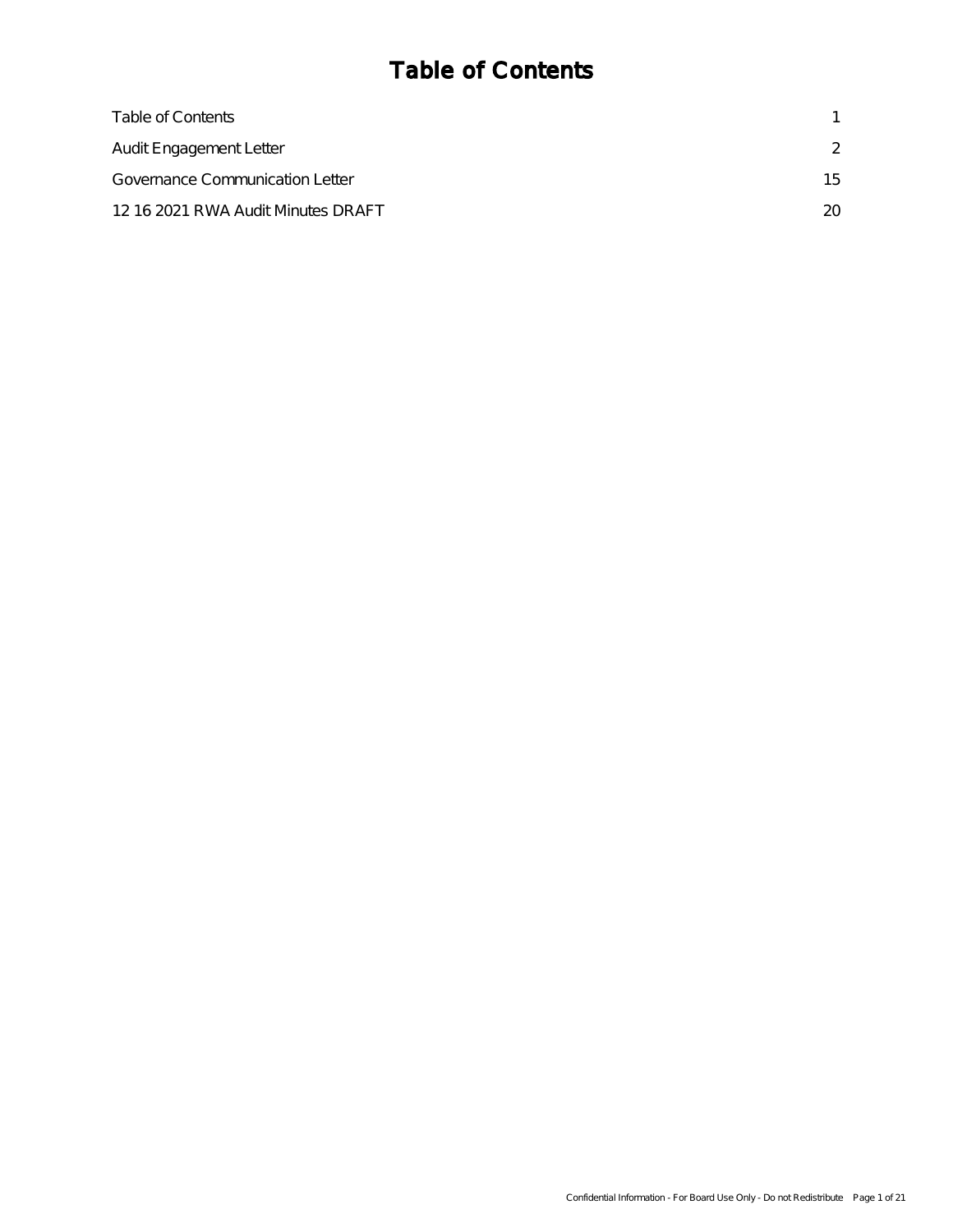<span id="page-1-0"></span>

**CliftonLarsonAllen LLP** 29 South Main Street, 4th Floor West Hartford, CT 06107

**phone** 860-561-4000 **fax** 860-521-9241 **CLAconnect.com**

February 1, 2022

Ms. Rochelle Kowalski Vice President of Reporting and Analysis South Central Connecticut Regional Water Authority 90 Sargent Drive New Haven, CT 06511-5966

Dear Ms. Kowalski:

We are pleased to confirm our understanding of the terms and objectives of our engagement and the nature and limitations of the audit and nonaudit services CliftonLarsonAllen LLP ("CLA," "we," "us," and "our") will provide for the South Central Connecticut Regional Water Authority ("you," "your," or "the entity") for the year ended May 31, 2022.

Ronald Nossek is responsible for the performance of the audit engagement.

# **Scope of audit services**

We will audit the financial statements of the business-type activities and the aggregate remaining fund information, which collectively comprise the basic financial statements of the South Central Connecticut Regional Water Authority, as of and for the year ended May 31, 2022, and the related notes to the financial statements.

The Governmental Accounting Standards Board (GASB) provides for certain required supplementary information (RSI) to accompany the entity's basic financial statements. The RSI will be subjected to certain limited procedures, but will not be audited. The following RSI will be subjected to certain limited procedures, but will not be audited.

- 1. Management's discussion and analysis.
- 2. GASB-required supplementary pension and OPEB

We will also evaluate and report on the presentation of the supplementary information other than RSI accompanying the financial statements in relation to the financial statements as a whole.

The supplementary information other than RSI accompanying the financial statements will not be subjected to the auditing procedures applied in our audit of the financial statements and our auditors' report will not provide an opinion or any assurance on that information.

We will also evaluate and report on the presentation of the following supplementary information other than RSI accompanying the financial statements in relation to the financial statements as a whole:

# 1. Schedule of expenditures of federal awards

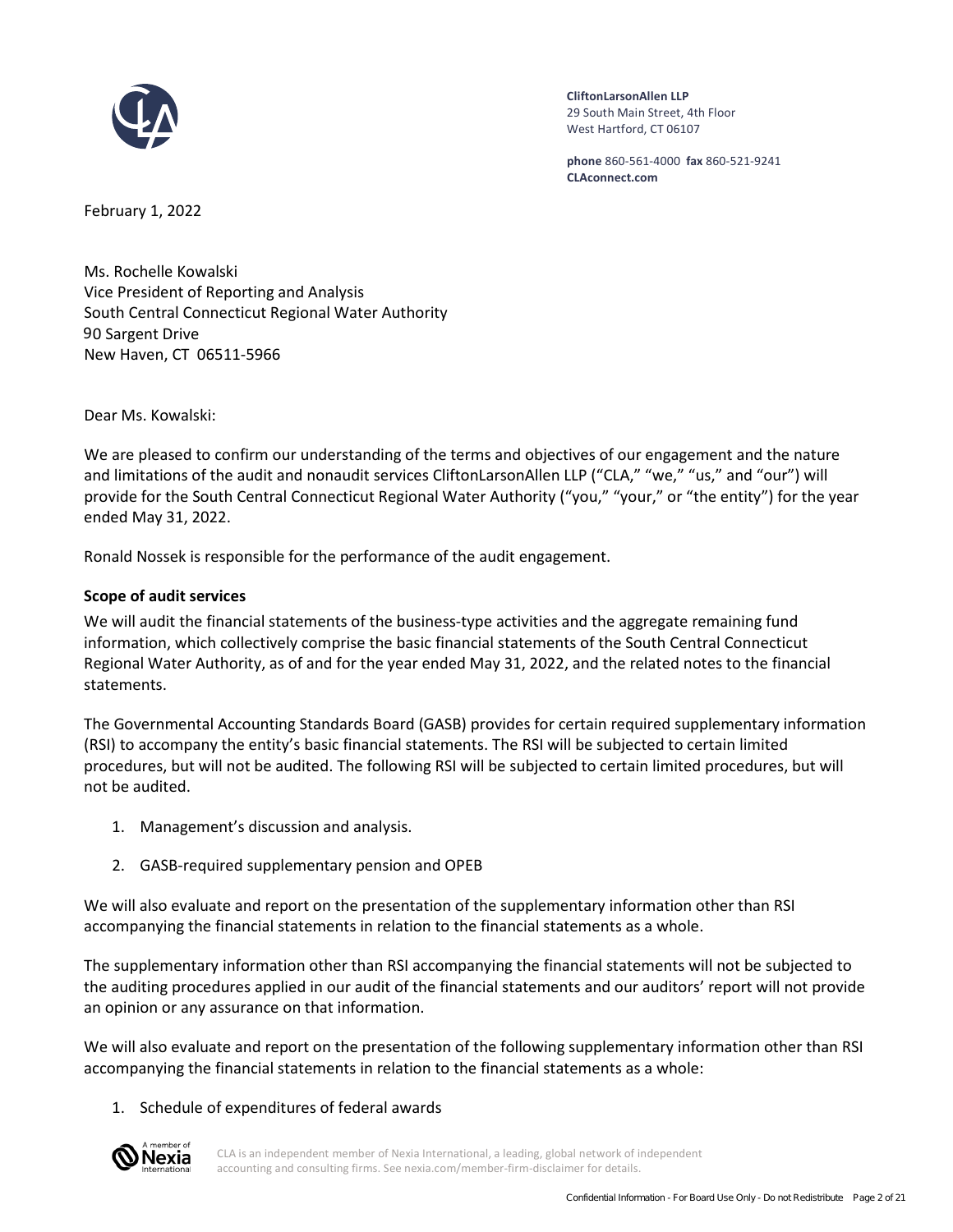#### **Nonaudit services**

We will also provide the following nonaudit services:

- Preparation of your financial statements, schedule of expenditures of federal awards, related notes, and RSI.
- Preparation of and submission of the federal data collection form.

## **Audit objectives**

The objectives of our audit are to obtain reasonable assurance about whether the basic financial statements as a whole are free from material misstatement, whether due to fraud or error, and to issue an auditors' report that includes our opinions about whether your basic financial statements are fairly presented, in all material respects, in conformity with accounting principles generally accepted in the United States of America (U.S. GAAP). Reasonable assurance is a high level of assurance but is not absolute assurance and therefore is not a guarantee that an audit conducted in accordance with auditing standards generally accepted in the United States of America (U.S. GAAS) [w](#page-13-0)ill always detect a material misstatement when it exists. Misstatements, including omissions, can arise from fraud or error and are considered material if there is a substantial likelihood that, individually or in the aggregate, they would influence the judgment made by a reasonable user based on the financial statements.

Our audit will be conducted in accordance with U.S. GAAS; the standards for financial audits contained in *Government Auditing Standards*, issued by the Comptroller General of the United States; and the audit requirements of Title 2 U.S. *Code of Federal Regulations* Part 200, *Uniform Administrative Requirements, Cost Principles, and Audit Requirements for Federal Awards* (Uniform Guidance). Those standards require us to be independent of the entity and to meet our other ethical responsibilities, in accordance with the relevant ethical requirements relating to our audit. Our audit will include tests of your accounting records, a determination of major program(s) in accordance with the Uniform Guidance, and other procedures we consider necessary to enable us to express opinions and render the required reports. We will apply certain limited procedures to the RSI in accordance with U.S. GAAS. However, we will not express an opinion or provide any assurance on the RSI because the limited procedures do not provide us with sufficient evidence to express an opinion or provide any assurance. We will also perform procedures to enable us to express an opinion on whether the supplementary information (as identified above) other than RSI accompanying the financial statements is fairly stated, in all material respects, in relation to the financial statements as a whole.

The objectives of our audit also include:

- Reporting on internal control over financial reporting and on compliance with the provisions of laws, regulations, contracts, and award agreements, noncompliance with which could have a material effect on the financial statements in accordance with *Government Auditing Standards*.
- Reporting on internal control over compliance related to major programs and expressing an opinion (or disclaimer of opinion) on compliance with federal statutes, regulations, and the terms and conditions of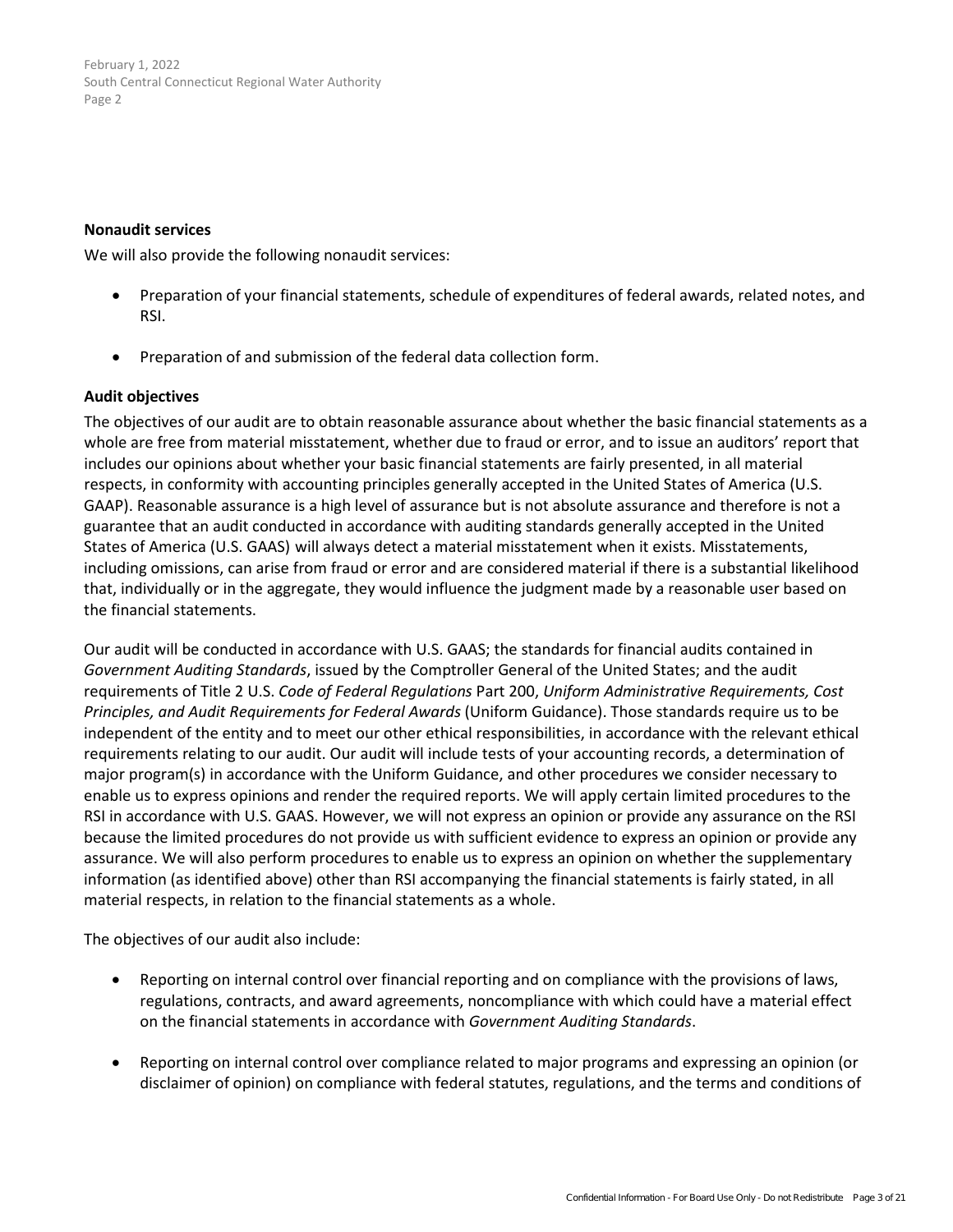> federal awards that could have a direct and material effect on each major program in accordance with the Uniform Guidance.

The *Government Auditing Standards* report on internal control over financial reporting and on compliance and other matters will include a paragraph that states (1) that the purpose of the report is solely to describe the scope of our testing of internal control and compliance and the results of that testing, and not to provide an opinion on the effectiveness of the entity's internal control or on compliance, and (2) that the report is an integral part of an audit performed in accordance with *Government Auditing Standards* in considering the entity's internal control and compliance. The Uniform Guidance report on internal control over compliance will include a paragraph that states that the purpose of the report on internal control over compliance is solely to describe the scope of our testing of internal control over compliance and the results of that testing based on the requirements of the Uniform Guidance. Both reports will state that the report is not suitable for any other purpose.

We will issue written reports upon completion of our audit of your financial statements and compliance with requirements applicable to major programs. [C](#page-13-0)ircumstances may arise in which our report may differ from its expected form and content based on the results of our audit. Depending on the nature of these circumstances, it may be necessary for us to modify our opinions, add an emphasis-of-matter or other-matter paragraph to our auditors' report, or if necessary, withdraw from the engagement. If our opinions on the financial statements or the single audit compliance opinion is other than unmodified, we will discuss the reasons with you in advance. If circumstances occur related to the condition of your records, the availability of sufficient, appropriate audit evidence, or the existence of a significant risk of material misstatement of the financial statements or material noncompliance caused by error, fraudulent financial reporting, or misappropriation of assets, which in our professional judgment prevent us from completing the audit or forming opinions on the financial statements or an opinion on compliance, we retain the right to take any course of action permitted by professional standards, including declining to express opinions or issue reports, or withdrawing from the engagement.

It is our understanding that our auditors' report will be included in your annual report. Our responsibility for other information included in your annual report does not extend beyond the financial information identified in our opinions on the financial statements. We have no responsibility for determining whether such other information is properly stated and do not have an obligation to perform any procedures to corroborate other information contained in your annual report. We are required by professional standards to read the other information and consider whether a material inconsistency exists between the other information and the financial statements because the credibility of the financial statements and our auditors' report thereon may be undermined by material inconsistencies between the audited financial statements and other information. If, based on the work performed, we conclude that an uncorrected material misstatement of the other information exists, we are required to describe it in our report.

#### **Auditor responsibilities, procedures, and limitations**

We will conduct our audit in accordance with U.S. GAAS, the standards for financial audits contained in *Government Auditing Standards*, and the Uniform Guidance. Those standards require that we exercise professional judgment and maintain professional skepticism throughout the planning and performance of the audit. As part of our audit, we will: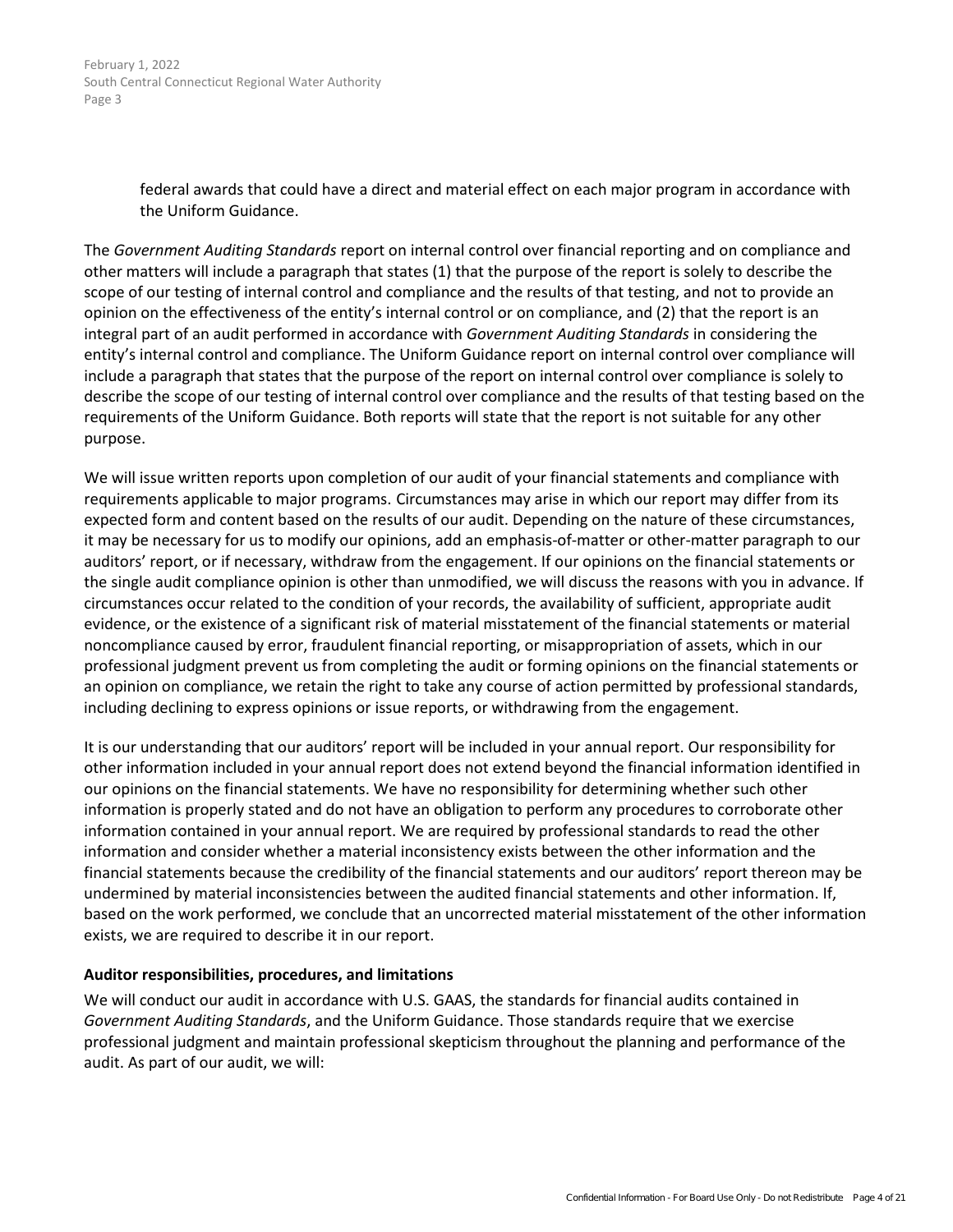- Identify and assess the risks of material misstatement of the financial statements and material noncompliance, whether due to fraud or error, design and perform audit procedures responsive to those risks, and obtain audit evidence that is sufficient and appropriate to provide a basis for our opinions. The risk of not detecting a material misstatement or a material noncompliance resulting from fraud is higher than for one resulting from error, as fraud may involve collusion, forgery, intentional omissions, misrepresentations, or the override of internal control.
- Obtain an understanding of internal control relevant to the audit in order to design audit procedures that are appropriate in the circumstances, but not for the purpose of expressing opinions on the effectiveness of the entity's internal control. However, we will communicate to you in writing any significant deficiencies or material weaknesses in internal control relevant to the audit of the basic financial statements that we have identified during the audit.
- Evaluate the appropriateness of accounting policies used and the reasonableness of significant accounting estimates made by management, as well as evaluate the overall presentation of the basic financial statements, including the amounts and disclosures, and whether the basic financial statements represent the underlying transactions and events in a manner that achieves fair presentation.
- Conclude, based on the audit evidence obtained, whether there are conditions or events, considered in the aggregate, that raise substantial doubt about the entity's ability to continue as a going concern for a reasonable period of time.

There is an unavoidable risk, because of the inherent limitations of an audit, together with the inherent limitations of internal control, that some material misstatements or noncompliance may not be detected, even though the audit is properly planned and performed in accordance with U.S. GAAS, *Government Auditing Standards*, and the Uniform Guidance. Because we will not perform a detailed examination of all transactions, material misstatements, whether from (1) errors, (2) fraudulent financial reporting, (3) misappropriation of assets, or (4) violations of laws or governmental regulations that are attributable to the entity or to acts by management or employees acting on behalf of the entity, may not be detected. Because the determination of waste and abuse is subjective, *Government Auditing Standards* do not require auditors to perform specific procedures to detect waste or abuse in financial audits nor do they expect auditors to provide reasonable assurance of detecting waste or abuse.

In addition, an audit is not designed to detect immaterial misstatements or violations of laws or governmental regulations that do not have a direct and material effect on the financial statements or on major programs. However, we will inform the appropriate level of management and those charged with governance of any material errors, fraudulent financial reporting, or misappropriation of assets that come to our attention. We will also inform the appropriate level of management and those charged with governance of any violations of laws or governmental regulations that come to our attention, unless clearly inconsequential. We will include such matters in the reports required for a single audit.

Tests of controls may be performed to test the effectiveness of certain controls that we consider relevant to preventing and detecting fraud or errors that are material to the financial statements and to preventing and detecting misstatements resulting from noncompliance with provisions of laws, regulations, contracts, and grant agreements that have a material effect on the financial statements. Our tests, if performed, will be less in scope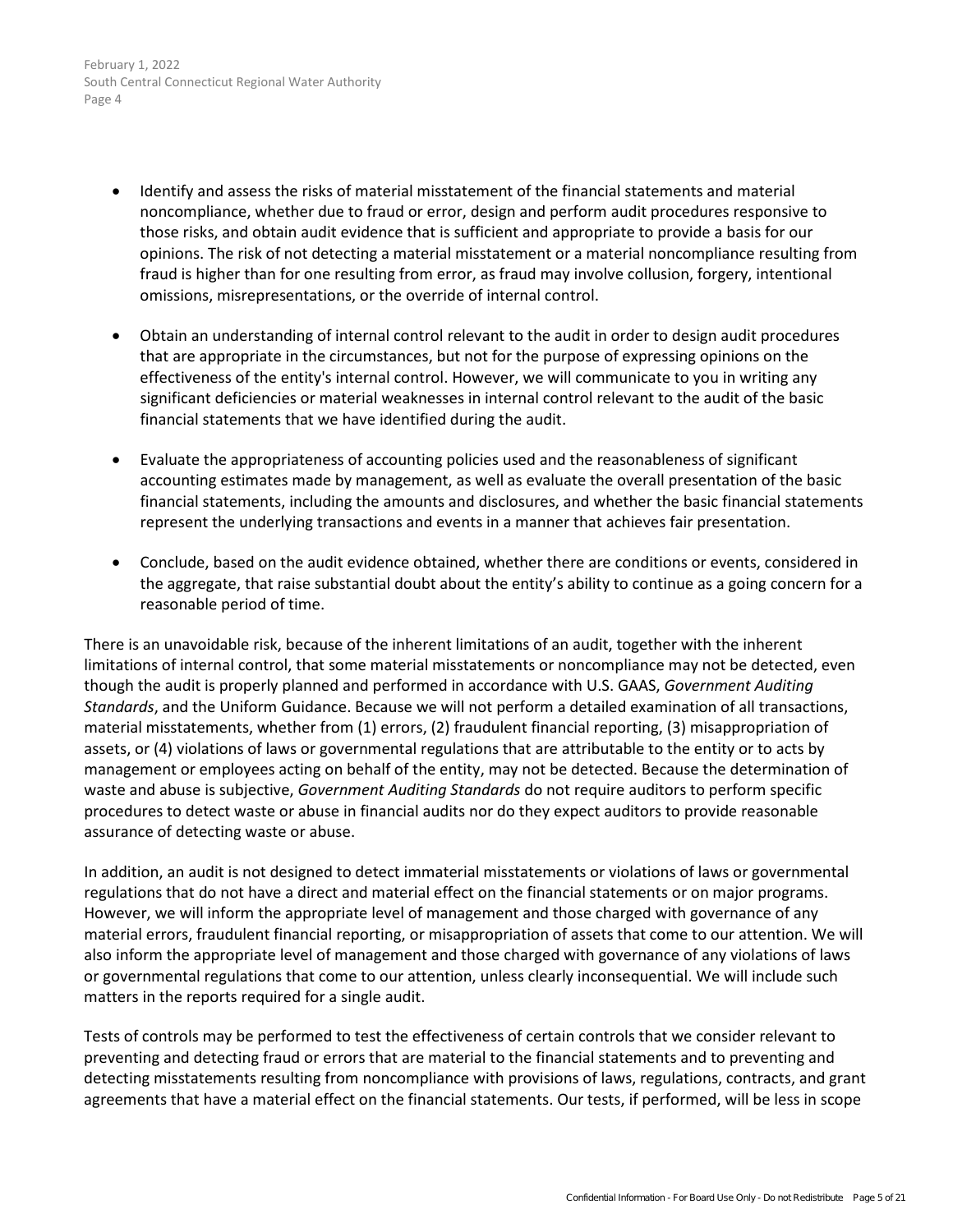than would be necessary to render an opinion on internal control and, accordingly, no opinion will be expressed in our report on internal control issued pursuant to *Government Auditing Standards*.

As required by the Uniform Guidance, we will perform tests of controls over compliance to evaluate the effectiveness of the design and operation of controls that we consider relevant to preventing or detecting material noncompliance with the direct and material compliance requirements applicable to each major federal award program. However, our tests will be less in scope than would be necessary to render an opinion on those controls and, accordingly, no opinion will be expressed in our report on internal control issued pursuant to the Uniform Guidance.

An audit is not designed to provide assurance on internal control or to identify deficiencies, significant deficiencies, or material weaknesses in internal control. However, we will communicate to you in writing significant deficiencies or material weaknesses in internal control relevant to the audit of the basic financial statements that we identify during the audit that are required to be communicated under AICPA professional standards, *Government Auditing Standards*, and the Uniform Guidance.

As part of obtaining reasonable assurance about whether the financial statements are free of material misstatement, we will perform tests of the entity's compliance with the provisions of laws, regulations, contracts, and grant agreements that have a material effect on the financial statements. However, the objective of our audit will not be to provide an opinion on overall compliance and we will not express such an opinion in our report on compliance issued pursuant to *Government Auditing Standards*.

We will include in our report on internal control over financial reporting and on compliance relevant information about any identified or suspected instances of fraud and any identified or suspected noncompliance with provisions of laws, regulations, contracts, or grant agreements that may have occurred that are required to be communicated under *Government Auditing Standards*.

The Uniform Guidance requires that we also plan and perform the audit to obtain reasonable assurance about whether the auditee has complied with federal statutes, regulations, and the terms and conditions of federal awards that may have a direct and material effect on each of the entity's major programs. Our procedures will consist of tests of transactions and other applicable procedures described in the "OMB Compliance Supplement" for the types of compliance requirements that could have a direct and material effect on each of the entity's major programs. The purpose of these procedures will be to express an opinion on the entity's compliance with requirements applicable to each of its major programs in our report on compliance issued pursuant to the Uniform Guidance.

We will evaluate the presentation of the schedule of expenditures of federal awards accompanying the financial statements in relation to the financial statements as a whole. We will make certain inquiries of management and evaluate the form, content, and methods of preparing the schedule to determine whether the information complies with U.S. GAAP and the Uniform Guidance, the method of preparing it has not changed from the prior period, and the information is appropriate and complete in relation to our audit of the financial statements. We will compare and reconcile the schedule to the underlying accounting records and other records used to prepare the financial statements or to the financial statements themselves.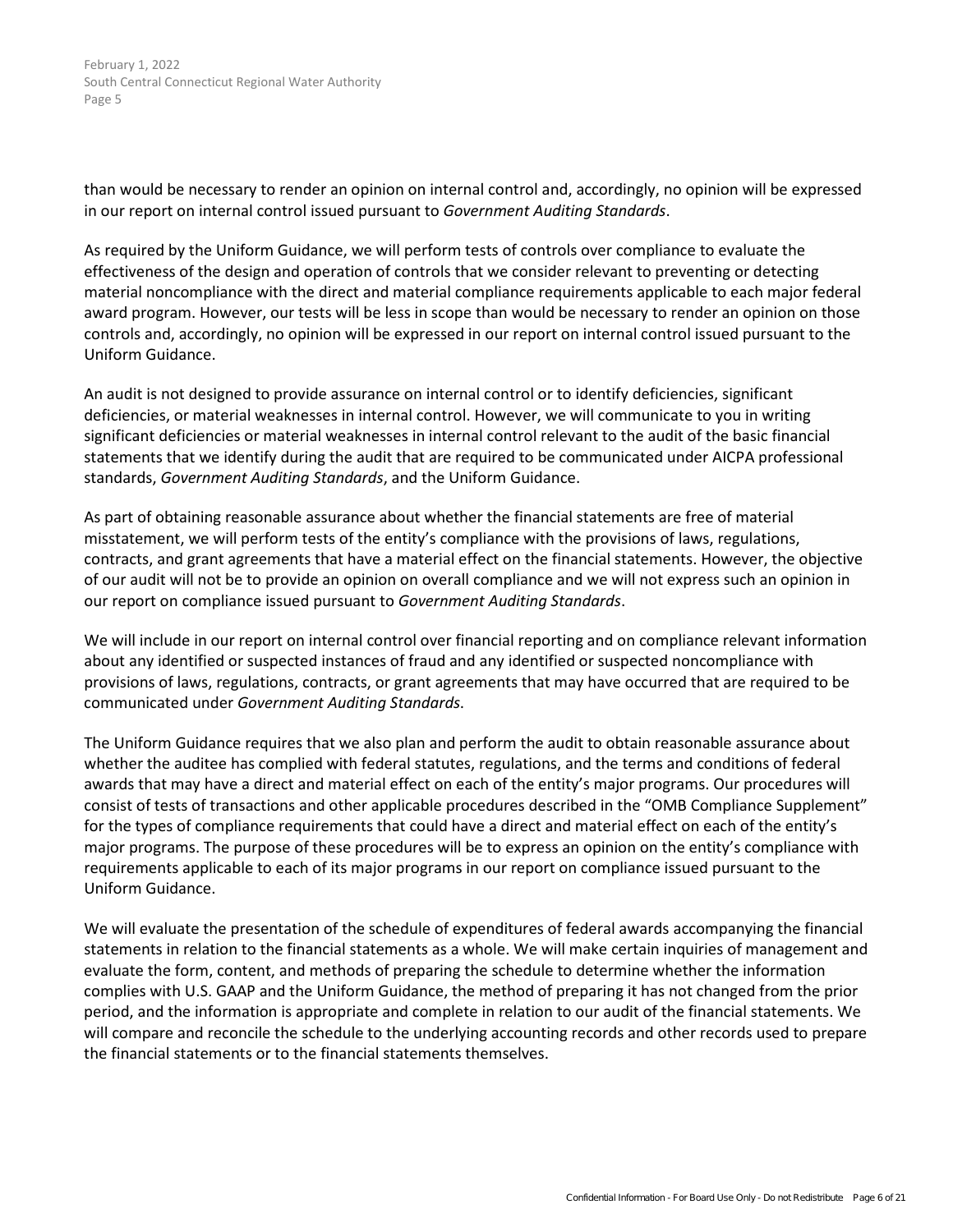Our responsibility as auditors is limited to the period covered by our audit and does not extend to any later periods for which we are not engaged as auditors.

#### **Management responsibilities**

Our audit will be conducted on the basis that you (management and, when appropriate, those charged with governance) acknowledge and understand that you have certain responsibilities that are fundamental to the conduct of an audit.

You are responsible for the preparation and fair presentation of the financial statements, RSI, and the schedule of expenditures of federal awards in accordance with U.S. GAAP. Management is also responsible for identifying all federal awards received, understanding and complying with the compliance requirements, and for the preparation of the schedule of expenditures of federal awards (including notes and noncash assistance received) in accordance with the requirements of the Uniform Guidance.

Management's responsibilities include the selection and application of accounting principles; recording and reflecting all transactions in the financial statements; determining the reasonableness of significant accounting estimates included in the financial statements; adjusting the financial statements to correct material misstatements; and confirming to us in the management representation letter that the effects of any uncorrected misstatements aggregated by us during the current engagement and pertaining to the latest period presented are immaterial, both individually and in the aggregate, to the financial statements taken as a whole. In preparing the financial statements, management is required to evaluate whether there are conditions or events, considered in the aggregate, that raise substantial doubt about the entity's ability to continue as a going concern for 12 months beyond the financial statement date.

Management is responsible for compliance with applicable laws and regulations and the provisions of contracts and grant agreements, including compliance with federal statutes, regulations, and the terms and conditions of federal awards applicable to the entity's federal programs. Your responsibilities also include identifying significant contractor relationships in which the contractor has responsibility for program compliance and for the accuracy and completeness of that information.

You are responsible for the design, implementation, and maintenance of effective internal control, including internal control over compliance, relevant to the preparation and fair presentation of financial statements that are free from material misstatement, whether due to fraud or error, including evaluating and monitoring ongoing activities and safeguarding assets to help ensure that appropriate goals and objectives are met; and that there is reasonable assurance that government programs are administered in compliance with compliance requirements.

You are responsible for the design, implementation, and maintenance of internal controls to prevent and detect fraud; assessing the risk that the financial statements may be materially misstated as a result of fraud; and for informing us about all known or suspected fraud affecting the entity involving (1) management, (2) employees who have significant roles in internal control, and (3) others where the fraud could have a material effect on the financial statements. Your responsibilities include informing us of your knowledge of any allegations of fraud or suspected fraud affecting the entity received in communications from employees, former employees, grantors, regulators, or others. In addition, you are responsible for implementing systems designed to achieve compliance with applicable laws and regulations and the provisions of contracts and grant agreements, including compliance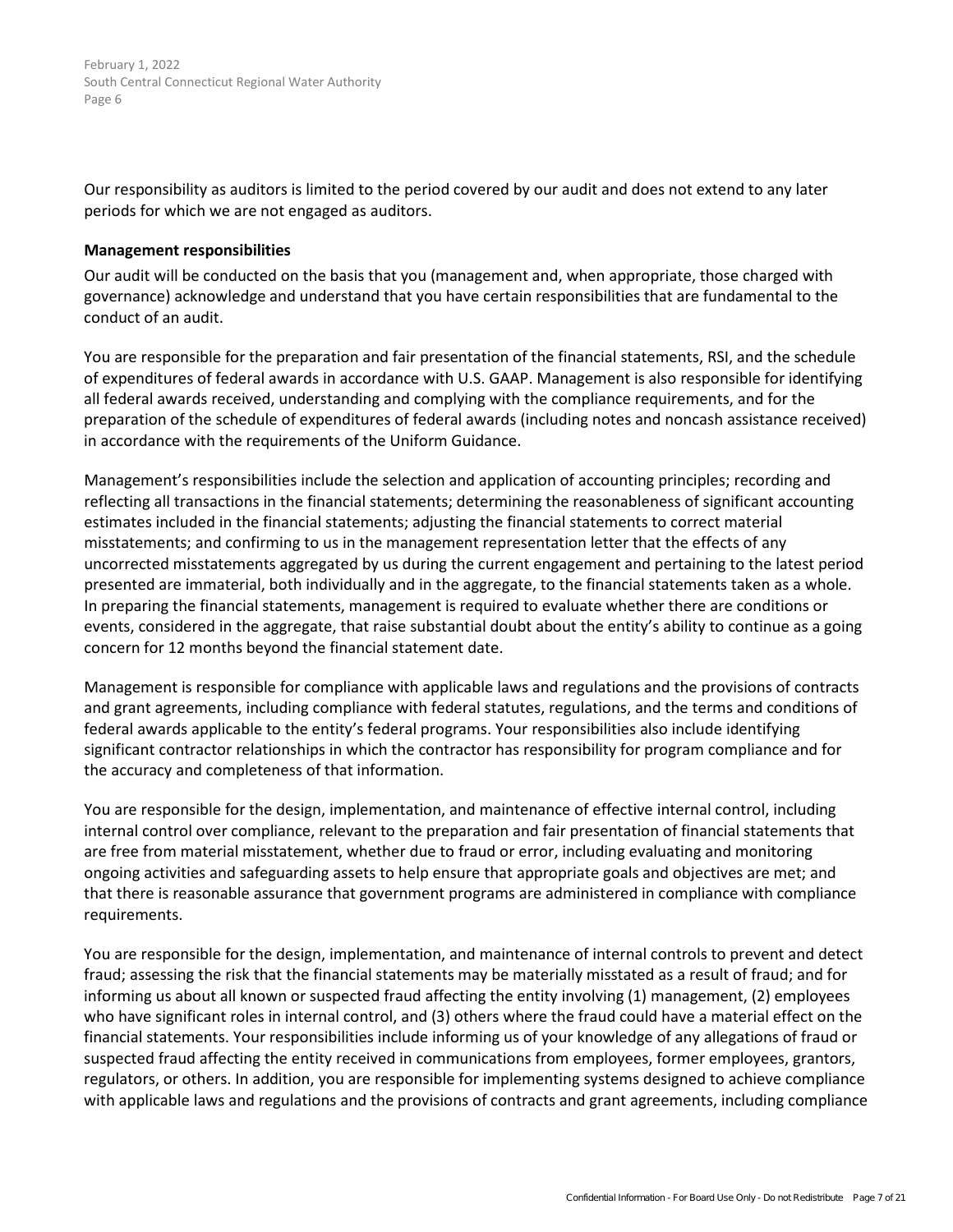with federal statutes, regulations, and the terms and conditions of federal awards applicable to the entity's federal programs; identifying and ensuring that the entity complies with applicable laws, regulations, contracts, and grant agreements, including compliance with federal statutes, regulations, and the terms and conditions of federal awards applicable to the entity's federal programs; and informing us of all instances of identified or suspected noncompliance whose effects on the financial statements should be considered.

You are responsible for taking timely and appropriate steps to remedy any fraud and noncompliance with provisions of laws, regulations, contracts, and grant agreements that we may report. Additionally, as required by the Uniform Guidance, it is management's responsibility to evaluate and monitor noncompliance with federal statutes, regulations, and the terms and conditions of federal awards; take prompt action when instances of noncompliance are identified, including noncompliance identified in audit findings; and to follow up and take prompt corrective action on reported audit findings and to prepare a summary schedule of prior audit findings and a corrective action plan.

You are responsible for providing us with (1) access to all information of which you are aware that is relevant to the preparation and fair presentation of the financial statements, including amounts and disclosures, such as records, documentation, identification of all related parties and all related-party relationships and transactions, and other matters, and for the accuracy and completeness of that information (including information from within and outside of the general and subsidiary ledgers), and for ensuring management information and financial information is reliable and properly reported; (2) access to personnel, accounts, books, records, supporting documentation, and other information as needed to perform an audit under the Uniform Guidance; (3) additional information that we may request for the purpose of the audit; and (4) unres[t](#page-13-0)ricted access to persons within the entity from whom we determine it necessary to obtain audit evidence. You agree to inform us of events occurring or facts discovered subsequent to the date of the financial statements that may affect the financial statements.

You agree to include our report on the schedule of expenditures of federal awards in any document that contains and indicates that we have reported on the schedule of expenditures of federal awards. You also agree to include the audited financial statements with any presentation of the schedule of expenditures of federal awards that includes our report thereon or make the audited financial statements readily available to intended users of the schedule of expenditures of federal awards no later than the date the schedule of expenditures of federal awards is issued with our report thereon. Your responsibilities include acknowledging to us in the representation letter that (1) you are responsible for presentation of the schedule of expenditures of federal awards in accordance with the Uniform Guidance; (2) you believe the schedule of expenditures of federal awards, including its form and content, is fairly presented in accordance with the Uniform Guidance; (3) the methods of measurement or presentation have not changed from those used in the prior period (or, if they have changed, the reasons for such changes); and (4) you have disclosed to us any significant assumptions or interpretations underlying the measurement or presentation of the schedule of expenditures of federal awards.

Management is responsible for providing us with a written confirmation concerning representations made by you and your staff to us in connection with the audit and the presentation of the basic financial statements and RSI. During our engagement, we will request information and explanations from you regarding, among other matters, the entity's activities, internal control, future plans, specific transactions, and accounting systems and procedures. The procedures we will perform during our engagement and the conclusions we reach as a basis for our report will be heavily influenced by the representations that we receive in the representation letter and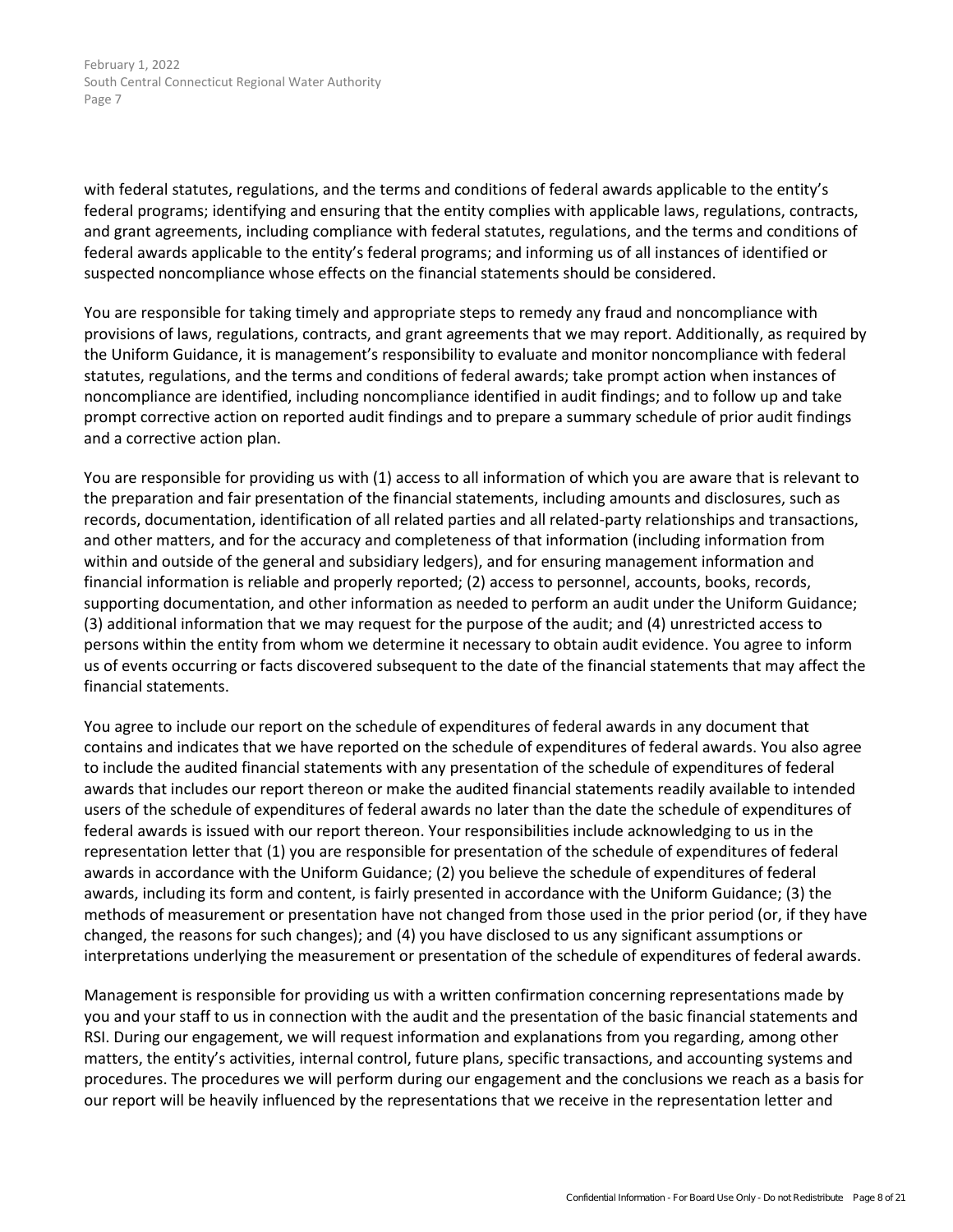otherwise from you. Accordingly, inaccurate, incomplete, or false representations could cause us to expend unnecessary effort or could cause a material fraud or error to go undetected by our procedures. In view of the foregoing, you agree that we shall not be responsible for any misstatements in the entity's financial statements that we may fail to detect as a result of misrepresentations made to us by you.

Management is responsible for establishing and maintaining a process for tracking the status of audit findings and recommendations. Management is also responsible for identifying and providing report copies to us of previous financial audits, attestation engagements, performance audits, or other studies related to the objectives discussed in the "Audit objectives" section of this letter. This responsibility includes relaying to us corrective actions taken to address significant findings and recommendations resulting from those audits, attestation engagements, performance audits, or other engagements or studies. You are also responsible for providing management's views on our current findings, conclusions, and recommendations, as well as your planned corrective actions for the report, and for the timing and format for providing that information.

## **Responsibilities and limitations related to nonaudit services**

For all nonaudit services we may provide to you, management agrees to assume all management responsibilities; oversee the services by designating an individual, preferably within senior management, who possesses suitable skill, knowledge, and/or experience to understand and oversee the services; evaluate the adequacy and results of the services; and accept responsibility for the results of the services. Management is also responsible for ensuring that your data and records are complete and that you have received sufficient information to oversee the services.

The responsibilities and limitations related to the nonaudit services performed as part of this engagement are as follows:

- We will prepare a draft of your financial statements, schedule of expenditures of federal awards, and related notes in conformity with U.S. GAAP and the Uniform Guidance based on information provided by you. Since the preparation and fair presentation of the financial statements and schedule of expenditures of federal awards is your responsibility, you will be required to acknowledge in the representation letter our assistance with preparation of the financial statements and schedule of expenditures of federal awards and that you have reviewed and approved the financial statements, schedule of expenditures of federal awards, and related notes prior to their issuance and have accepted responsibility for them. You have a responsibility to be in a position in fact and appearance to make an informed judgment on those financial statements and schedule of expenditures of federal awards.
- We will propose adjusting journal entries as needed. You will be required to review and approve those entries and to understand the nature of the changes and their impact on the financial statements.
- We will prepare the Data Collection Form. Management is responsible to review for completeness and accuracy before submitting to the Federal Audit Clearing House.

These nonaudit services do not constitute an audit under *Government Auditing Standards* and such services will not be conducted in accordance with *Government Auditing Standards*.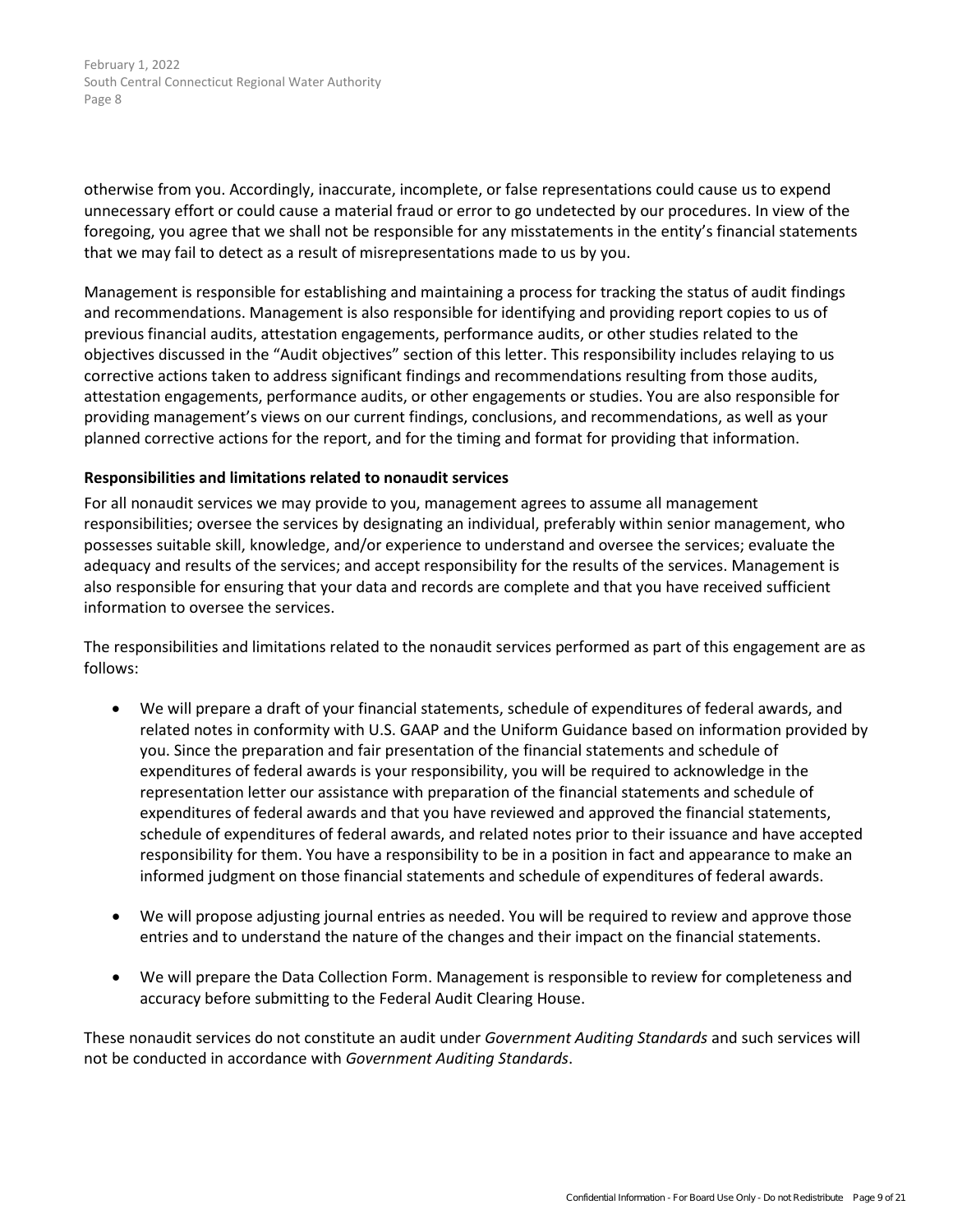#### **Use of financial statements**

The financial statements and our report thereon are for management's use. If you intend to reproduce and publish the financial statements and our report thereon, they must be reproduced in their entirety. Inclusion of the audited financial statements in a document, such as an annual report or an offering document, should be done only with our prior approval of the document. You are responsible to provide us the opportunity to review such documents before issuance.

If the parties (i.e., you and CLA) agree that CLA will not be involved with your official statements related to municipal securities filings or other offering documents, we will require that any official statements or other offering documents issued by you with which we are not involved clearly indicate that CLA is not involved with the contents of such documents. Such disclosure should read as follows:

CliftonLarsonAllen LLP, our independent auditor, has not been engaged to perform and has not performed, since the date of its report included herein, any procedures on the financial statements addressed in that report. CliftonLarsonAllen LLP also has not performed any procedures relating to this offering document.

With regard to the electronic dissemination of audited financial statements, including financial statements published electronically on your website or submitted on a regulator website, you understand that electronic sites are a means to distribute information and, therefore, we are not required to read the information contained in those sites or to consider the consistency of other information in the electronic site with the original document.

We may issue preliminary draft financial statements to you for your review. Any preliminary draft financial statements should not be relied on or distributed.

## **Engagement administration and other matters**

The audit will be scheduled and will progress according to a mutually agreed upon schedule.

We understand that your employees will prepare all confirmations, account analyses, and audit schedules we request and will locate any documents or invoices selected by us for testing. A list of information we expect to need for our audit and the dates required will be provided in a separate communication.

At the conclusion of the engagement, we will complete the auditor sections of the electronic Data Collection Form SF-SAC and perform the steps to certify the Form SF-SAC and single audit reporting package. It is management's responsibility to complete the auditee sections of the Data Collection Form. We will create the single audit reporting package PDF file for submission; however, it is management's responsibility to review for completeness and accuracy and electronically submit the reporting package (including financial statements, schedule of expenditures of federal awards, summary schedule of prior audit findings, auditors' reports, and corrective action plan) along with the Data Collection Form to the federal audit clearinghouse and, if appropriate, to pass-through entities. The Data Collection Form and the reporting package must be electronically submitted within the earlier of 30 calendar days after receipt of the auditors' reports or nine months after the end of the audit period.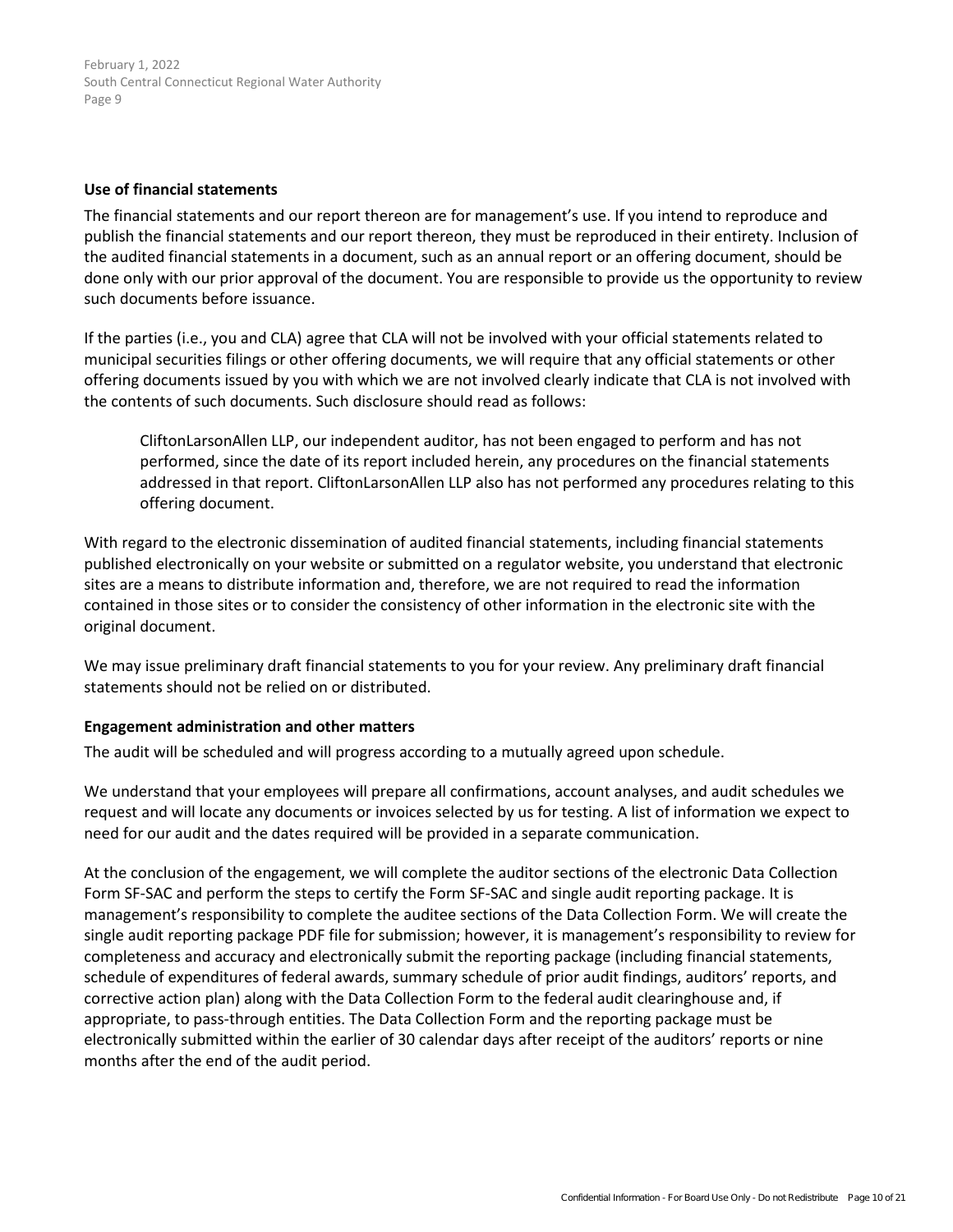We will provide copies of our reports to the entity; however, management is responsible for distribution of the reports and the financial statements. Unless restricted by law or regulation, or containing confidential or sensitive information, copies of our reports are to be made available for public inspection.

The audit documentation for this engagement is the sole and exclusive property of CLA and constitutes confidential and proprietary information. However, subject to applicable laws and regulations, audit documentation and appropriate individuals will be made available upon request and in a timely manner to a federal or state agency providing direct or indirect funding, or the U.S. Government Accountability Office for purposes of a quality review of the audit, to resolve audit findings, or to carry out oversight responsibilities. We will notify you of any such request. If requested, access to such audit documentation will be provided under the supervision of CLA personnel. Furthermore, upon request, we may provide copies of selected audit documentation to the aforementioned parties. These parties may intend, or decide, to distribute the copies or information contained therein to others, including other governmental agencies.

The audit documentation for this engagement will be retained for a minimum of seven years after the report release date or for any additional period requested by a cognizant or oversight agency for the South Central Connecticut Regional Water Authority. If we are aware that a federal awarding agency, pass-through entity, or auditee is contesting an audit finding, we will contact the party(ies) contesting the audit finding for guidance prior to destroying the audit documentation.

Except as permitted by the "Consent" section of this agreement, CLA will not disclose any confidential, proprietary, or privileged information of the entity to any persons without the authorization of entity management or unless required by law. This confidentiality provision does not prohibit us from disclosing your information to one or more of our affiliated companies in order to provide services that you have requested from us or from any such affiliated company. Any such affiliated company shall be subject to the same restrictions on the use and disclosure of your information as apply to us. 2

Our engagement ends on delivery of our signed report. Any additional services that might be requested will be a separate, new engagement. The terms and conditions of that new engagement will be governed by a new, specific engagement letter for that service.

*Government Auditing Standards* require that we make our most recent external peer review report publicly available. The report is posted on our website at www.CLAconnect.com/Aboutus/.

## **Mediation**

Any disagreement, controversy, or claim ("Dispute") that may arise out of any aspect of our services or relationship with you, including this engagement, shall be submitted to non-binding mediation by written notice ("Mediation Notice") to the other party. In mediation, we will work with you to resolve any differences voluntarily with the aid of an impartial mediator.

The mediation will be conducted as specified by the mediator and agreed upon by the parties. The parties agree to discuss their differences in good faith and to attempt, with the assistance of the mediator, to reach an amicable resolution of the Dispute.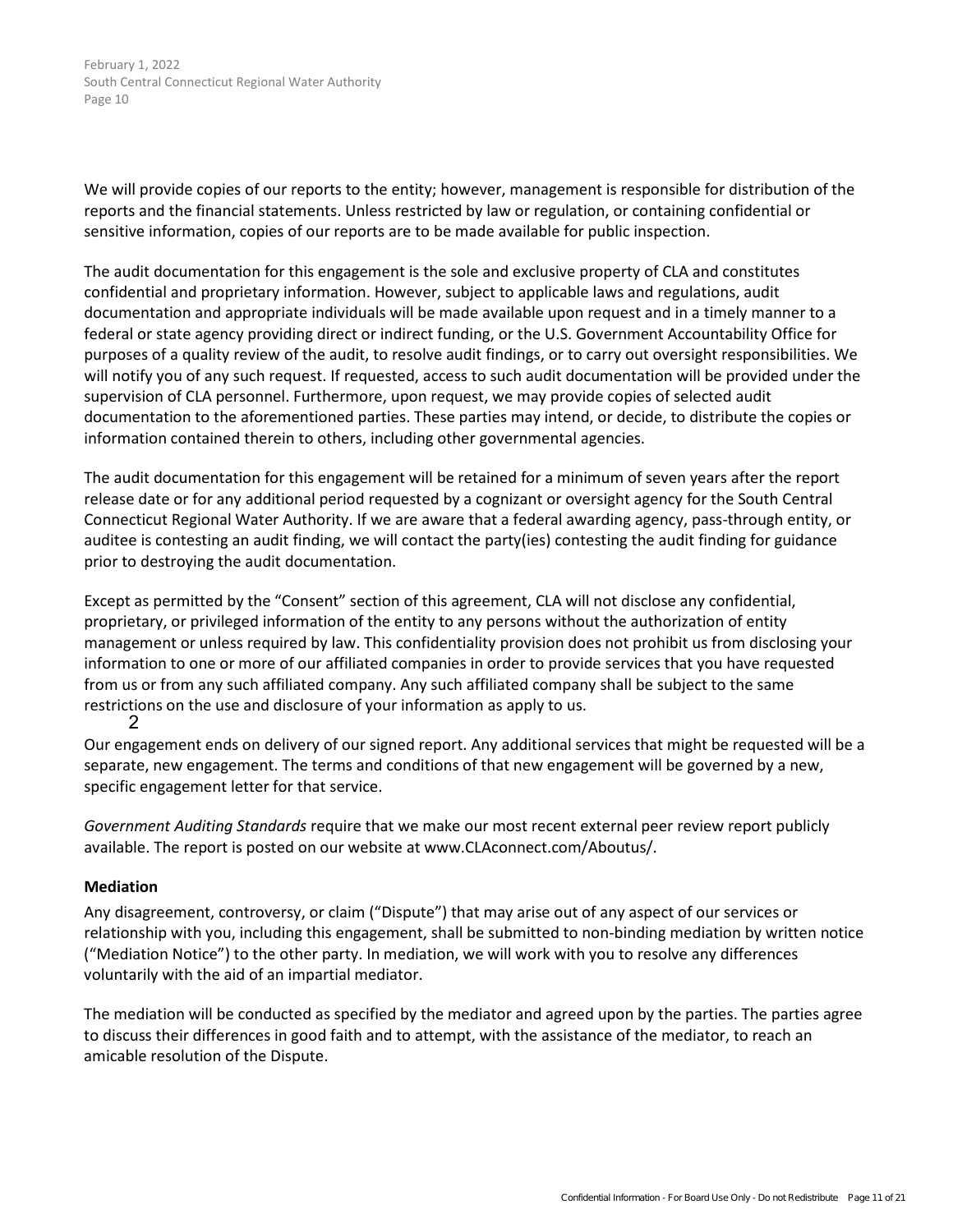Each party will bear its own costs in the mediation. The fees and expenses of the mediator will be shared equally by the parties.

Any Dispute will be governed by the laws of the state of Minnesota, without giving effect to choice of law principles.

## **Time limitation**

The nature of our services makes it difficult, with the passage of time, to gather and present evidence that fully and fairly establishes the facts underlying any Dispute that may arise between the parties. The parties agree that, notwithstanding any statute or law of limitations that might otherwise apply to a Dispute, including one arising out of this agreement or the services performed under this agreement, for breach of contract or fiduciary duty, tort, fraud, misrepresentation or any other cause of action or remedy, any action or legal proceeding by you against us must be commenced within twenty-four (24) months ("Limitation Period") after the date when we deliver our final audit report under this agreement to you, regardless of whether we do other services for you relating to the audit report, or you shall be forever barred from commencing a lawsuit or obtaining any legal or equitable relief or recovery.

The Limitation Period applies and begins to run even if you have not suffered any damage or loss, or have not become aware of the existence or possible existence of a Dispute.

#### **Fees**

We estimate that our professional fees will be \$100,400 for the audit and \$11,500 for the federal single audit, entering the information in the Data Collection Form SF-SAC and creating the single audit reporting package. We will also bill for expenses (including travel, other costs such as report production, word processing, postage, etc., and internal and administrative charges) plus a technology and client support fee of five percent (5%) of all professional fees billed. These estimates are based on anticipated cooperation from your personnel and their assistance with preparing confirmations and requested schedules. If the requested items are not available on the dates required or are not accurate, the fees and expenses will likely be higher. If unexpected circumstances require significant additional time, we will advise you before undertaking work that would require a substantial increase in the fee and expense estimates. Our invoices, including applicable state and local taxes, will be rendered each month as work progresses and are payable on presentation. In accordance with our firm policies, work may be suspended if your account becomes 30 days or more overdue and will not be resumed until your account is paid in full. If we elect to terminate our services for nonpayment, our engagement will be deemed to have been completed even if we have not issued our reports. You will be obligated to compensate us for all time expended and related fees and to reimburse us for all out-of-pocket expenditures through the date of termination.

[O](#page-13-0)ur invoices, including applicable state and local taxes, will be rendered in accordance with the following schedule and are payable on presentation. In accordance with our firm policies, work may be suspended if your account become 30 days or more overdue and will not be resumed until your account is paid in full. If we elect to terminate our services for nonpayment, our engagement will be deemed to have been completed even if we have not issued our reports. You will be obligated to compensate us for all time expended and related fees and to reimburse us for all out-of-pocket expenditures through the date of termination.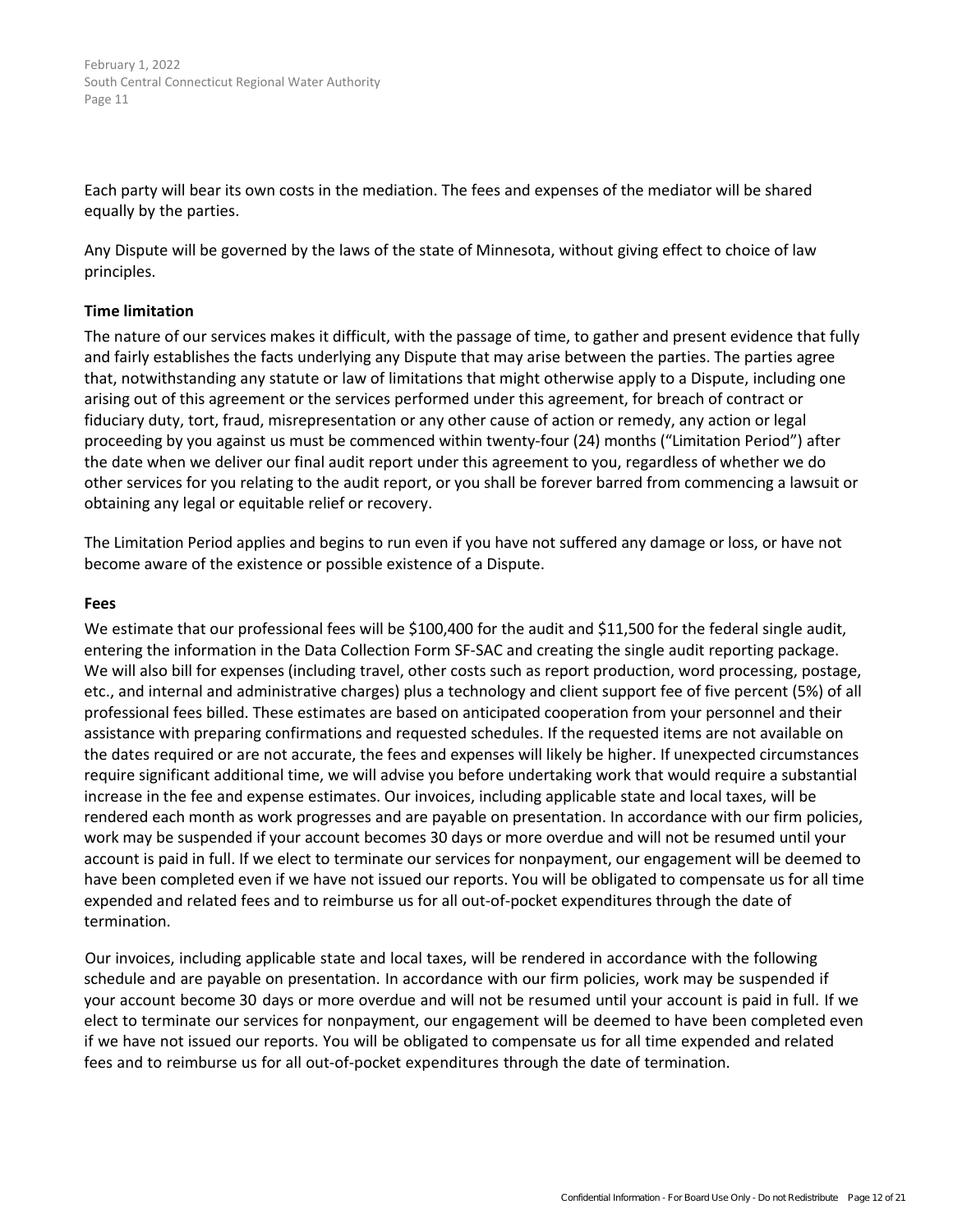## *Changes in accounting and audit standards*

Standard setters and regulators continue to evaluate and modify standards. Such changes may result in new or revised financial reporting and disclosure requirements or expand the nature, timing, and scope of the activities we are required to perform. To the extent that the amount of time required to provide the services described in this letter increases due to such changes, our fee may need to be adjusted. We will discuss such circumstances with you prior to performing the additional work.

## *Changes related to COVID-19*

COVID-19 continues to have significant direct and indirect impacts on financial reporting, disclosure requirements, and the nature, timing, and scope of the activities we are required to perform. To the extent that the amount of time required to provide the services described in this letter increases due to such changes, our fee may need to be adjusted. We will discuss such circumstances with you prior to performing the additional work.

## *Other fees*

You also agree to compensate us for any time and expenses, including time and expenses of legal counsel, we may incur in responding to discovery requests or participating as a witness or otherwise in any legal, regulatory, or other proceedings that we are asked to respond to on your behalf.

## *Finance charges and collection expenses*

You agree that if any statement is not paid within 30 days from its billing date, the unpaid balance shall accrue interest at the monthly rate of one and one-quarter percent (1.25%), which is an annual percentage rate of 15%. In the event that any collection action is required to collect unpaid balances due us, reasonable attorney fees and expenses shall be recoverable.

#### **Consent**

## *Consent to use information for benchmarking analysis*

In an effort to better serve the needs of our clients, we develop a variety of benchmark, performance indicator, and predictive analysis reports, using anonymized client data obtained from our audit, tax, and other engagements. Business and financial information that you provide to us may be combined with information from other clients and included within the aggregated data that we use in these reports. While some of these analytical reports will be published and released publicly, please be assured that the separate information that we obtain from you will remain confidential, as required by the AICPA Code of Professional Conduct.

## *Subcontractors*

CLA may, at times, use subcontractors to perform services under this agreement, and they may have access to your information and records. Any such subcontractors will be subject to the same restrictions on the use of such information and records as apply to CLA under this agreement.

#### **Agreement**

We appreciate the opportunity to be of service to you and believe this letter accurately summarizes the significant terms of our engagement. This letter constitutes the entire agreement regarding these services and supersedes all prior agreements (whether oral or written), understandings, negotiations, and discussions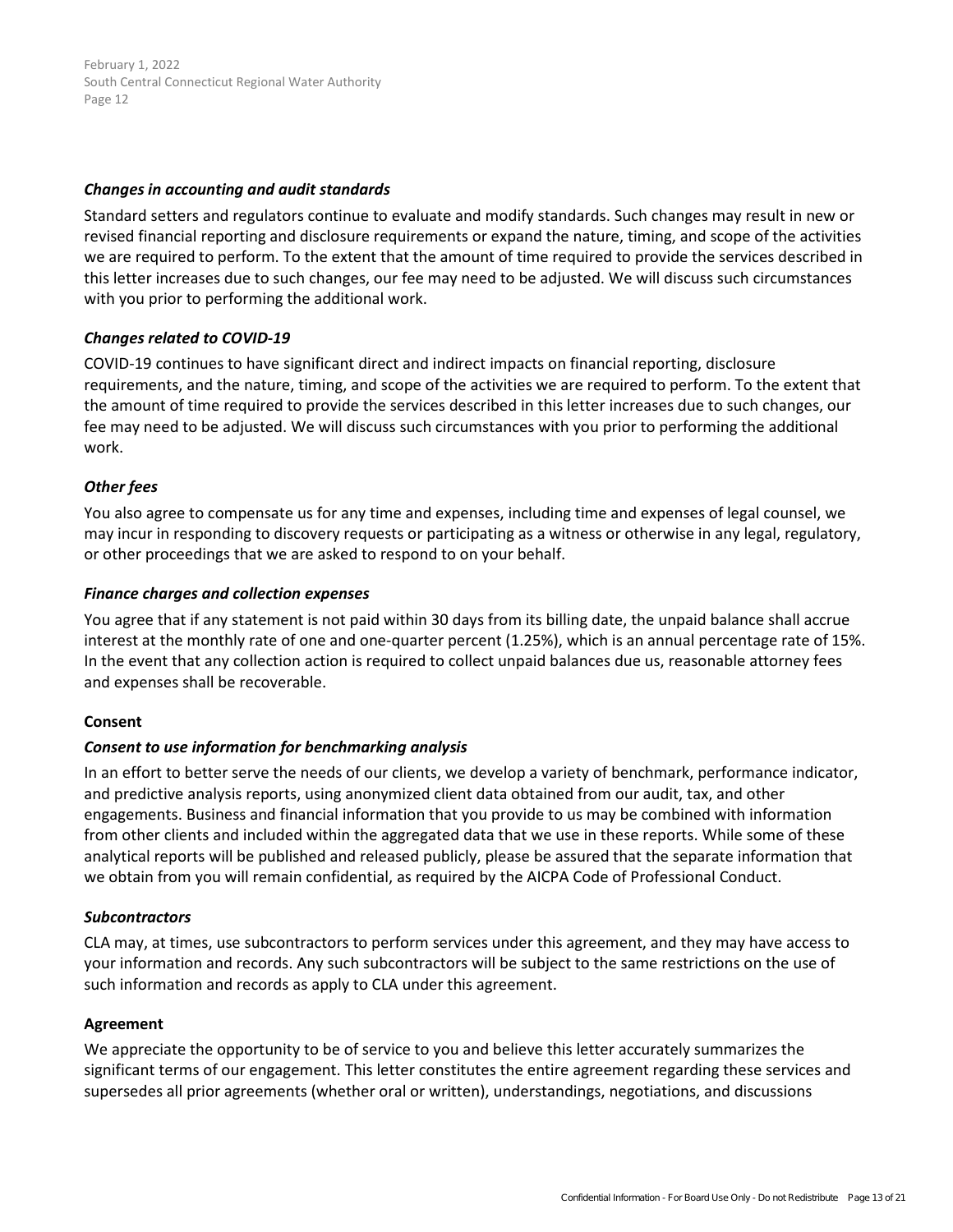<span id="page-13-0"></span>between you and CLA. If you have any questions, please let us know. Please sign, date, and return this letter to us to indicate your acknowledgment and understanding of, and agreement with, the arrangements for our audit of your financial statements including the terms of our engagement and the parties' respective responsibilities.

Sincerely,

**CliftonLarsonAllen LLP**

Conald W. Newer

Ronald Nossek, CPA Principal 401-330-2743 Ronald.Nossek@CLAconnect.com

#### **Response:**

This letter correctly sets forth the understanding of the South Central Connecticut Regional Water Authority.

Authorized governance signature: Rochelle Kowalski

Title: Vice President of Finacnial Reporting & Analysis

Date: 2/7/2022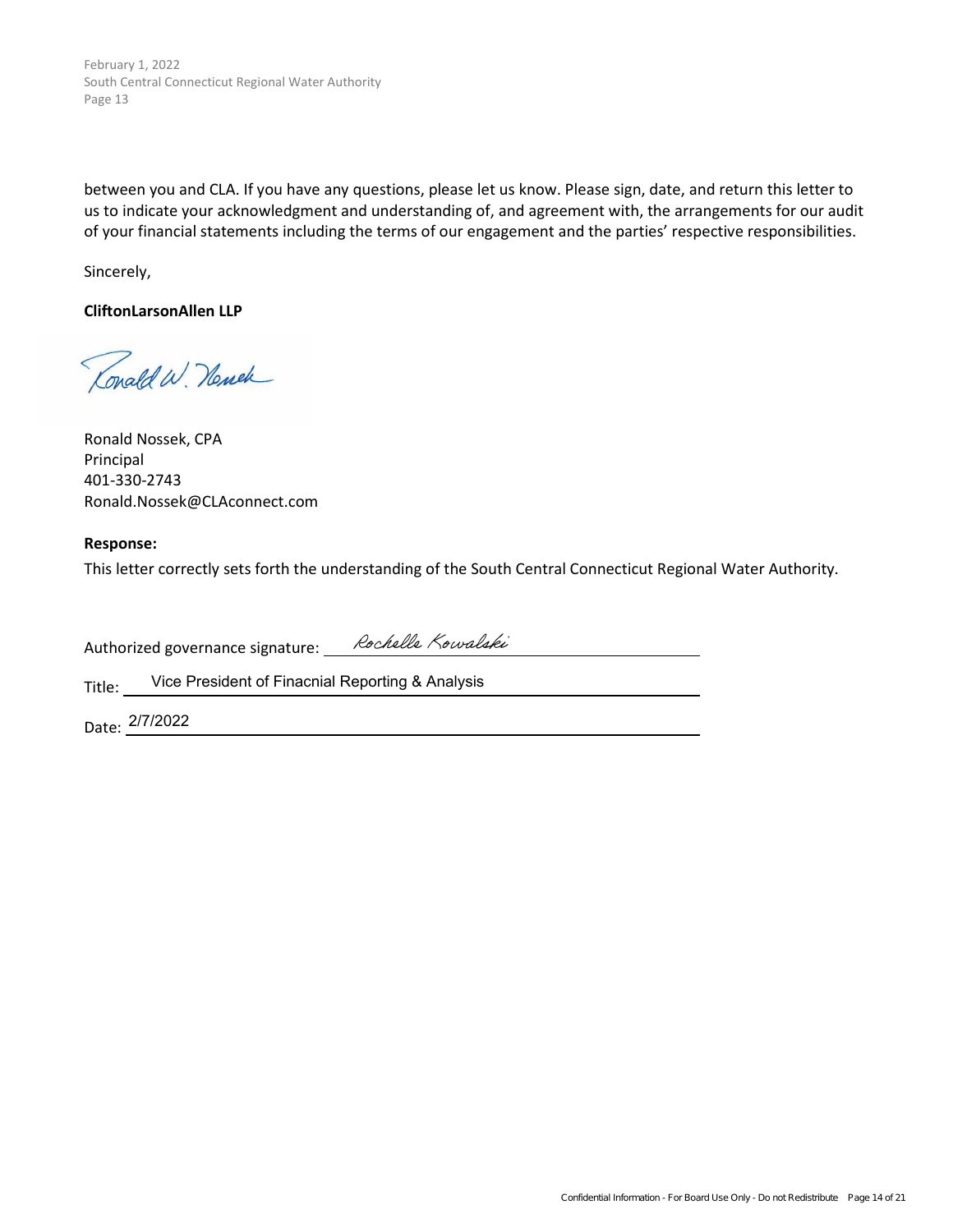<span id="page-14-0"></span>

**CliftonLarsonAllen LLP** 29 South Main Street, 4th Floor West Hartford, CT 06107

**phone** 860-561-4000 **fax** 860-521-9241 **CLAconnect.com**

February 1, 2022

Regional Water Authority South Central Connecticut Regional Water Authority New Haven, CT 06511-5966

We are engaged to audit the financial statements of the business-type activities and the aggregate remaining fund information of the South Central Connecticut Regional Water Authority as of and for the year ended May 31, 2022. Professional standards require that we communicate to you the following information related to our audit. We will contact you to schedule a meeting to discuss this information since a two-way dialogue can provide valuable information for the audit process.

# **Our responsibility under Auditing Standards Generally Accepted in the United States of America,** *Government Auditing Standards,* **and Title 2 U.S.** *Code of Federal Regulations* **Part 200,** *Uniform Administrative Requirements, Cost Principles, and Audit Requirements for Federal Awards*

# **Financial statements, internal control, and compliance**

We will conduct our audit in accordance with auditing standards generally accepted in the United States of America (U.S. GAAS); the standards for financial audits contained in *Government Auditing Standards*, issued by the Comptroller General of the United States; and audit requirements of Title 2 U.S. *Code of Federal Regulations* Part 200, *Uniform Administrative Requirements, Cost Principles, and Audit Requirements for Federal Awards* (Uniform Guidance). Those standards require us to be independent of the entity and to meet our other ethical responsibilities, in accordance with the relevant ethical requirements relating to our audit. Those standards also require that we exercise professional judgment and maintain professional skepticism throughout the planning and performance of the audit. As part of our audit, we will:

- Identify and assess the risks of material misstatement of the financial statements and material noncompliance, whether due to fraud or error, design and perform audit procedures responsive to those risks, and obtain audit evidence that is sufficient and appropriate to provide a basis for our opinions. The risk of not detecting a material misstatement or a material noncompliance resulting from fraud is higher than for one resulting from error, as fraud may involve collusion, forgery, intentional omissions, misrepresentations, or the override of internal control.
- Obtain an understanding of internal control relevant to the audit in order to design audit procedures that are appropriate in the circumstances, but not for the purpose of expressing an opinion on the effectiveness of the entity's internal control. [H](#page-18-0)owever, we will communicate to you in writing any significant deficiencies or material weaknesses in internal control relevant to the audit of the financial statements that we identify during the audit that are required to be communicated under U.S. GAAS and *Government Auditing Standards*.
- Evaluate the appropriateness of accounting policies used and the reasonableness of significant accounting estimates made by management, as well as evaluate the overall presentation of the financial



CLA is an independent member of Nexia International, a leading, global network of independent accounting and consulting firms. See nexia.com/member-firm-disclaimer for details.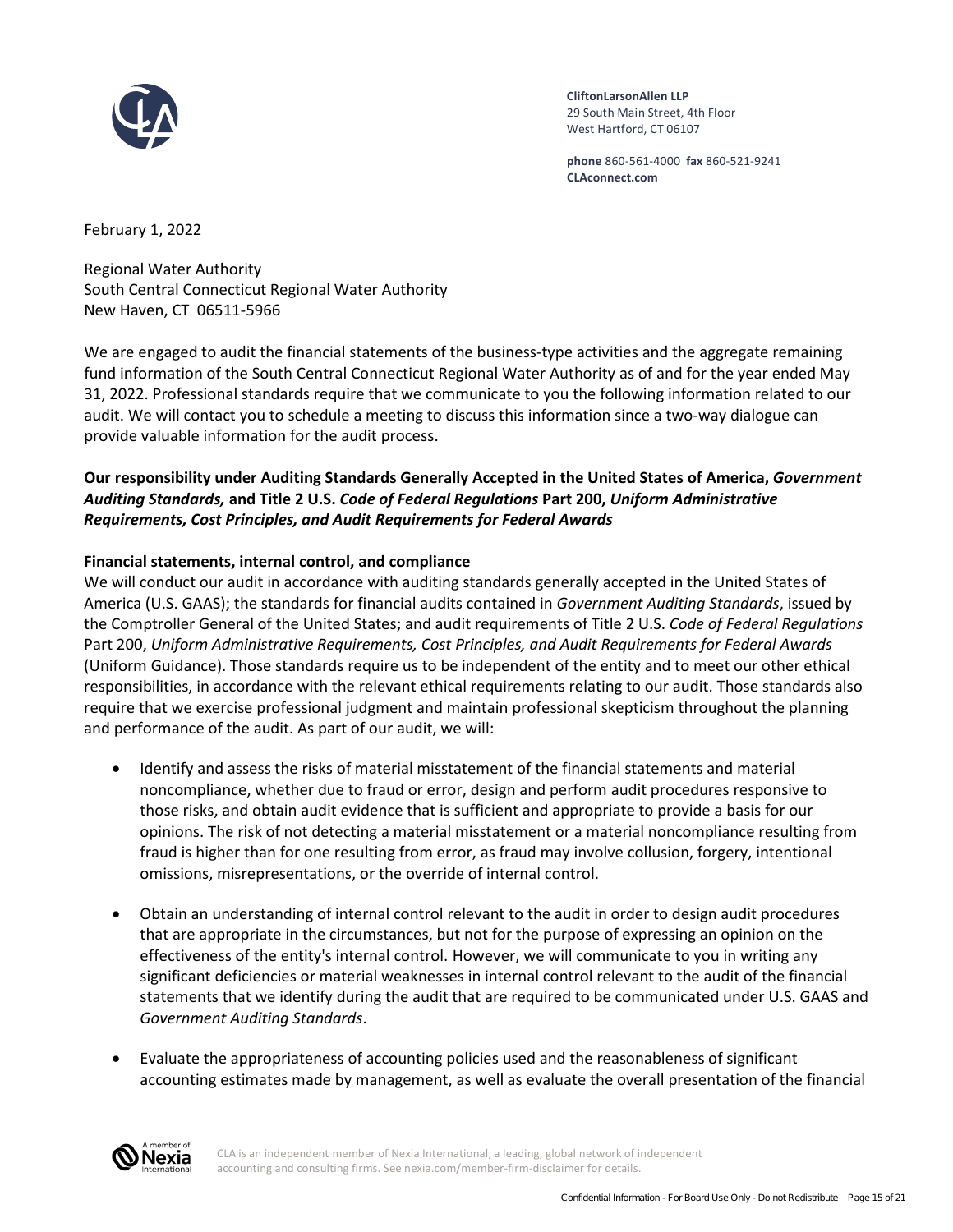> statements, including the amounts and disclosures, and whether the financial statements represent the underlying transactions and events in a manner that achieves fair presentation.

- Conclude, based on the audit evidence obtained, whether there are conditions or events, considered in the aggregate, that raise substantial doubt about the entity's ability to continue as a going concern for a reasonable period of time.
- Form and express opinions about whether the financial statements prepared by management with your oversight are fairly presented, in all material respects, in conformity with accounting principles generally accepted in the United States of America.
- Plan and perform the audit to obtain reasonable assurance about whether the financial statements as a whole are free from material misstatement. Reasonable assurance is a high level of assurance but is not absolute assurance and therefore is not a guarantee that an audit conducted in accordance with U.S. GAAS and the standards for financial audits contained in *Government Auditing Standards* will always detect a material misstatement when it exists. Misstatements, including omissions, can arise from fraud or error and are considered material if there is a substantial likelihood that, individually or in the aggregate, they would influence the judgment made by a reasonable user based on the financial statements.
- Perform, as part of obtaining reasonable assurance about whether the financial statements as a whole are free from material misstatement, tests of the entity's compliance with provisions of laws, regulations, contracts, and grant agreements that have a material effect on the financial statements. However, the objective of our tests is not to provide an opinion on compliance with such provisions and we will not express such an opinion in our report on compliance issued pursuant to *Government Auditing Standards*.
- Provide a report (which does not include an opinion) on internal control over financial reporting and on compliance with the provisions of laws, regulations, contracts, and grant agreements, noncompliance with which could have a material effect on the financial statements, as required by *Government Auditing Standards*.
- Obtain an understanding of internal control over compliance relevant to the audit in order to design audit procedures that are appropriate in the circumstances and to test and report on internal control over compliance, but not for the purpose of expressing an opinion on the effectiveness of the entity's internal control over compliance. [H](#page-18-0)owever, we will communicate to you in writing any significant deficiencies or material weaknesses in internal control over compliance that we identify during the audit that are required to be communicated.
- Plan and perform the audit to obtain reasonable assurance about whether material noncompliance with the applicable compliance requirements occurred. Reasonable assurance is a high level of assurance but is not absolute assurance and therefore is not a guarantee that an audit conducted in accordance with U.S. GAAS, *Government Auditing Standards*, and the Uniform Guidance will always detect material noncompliance when it exists. Material noncompliance can arise from fraud or error and is considered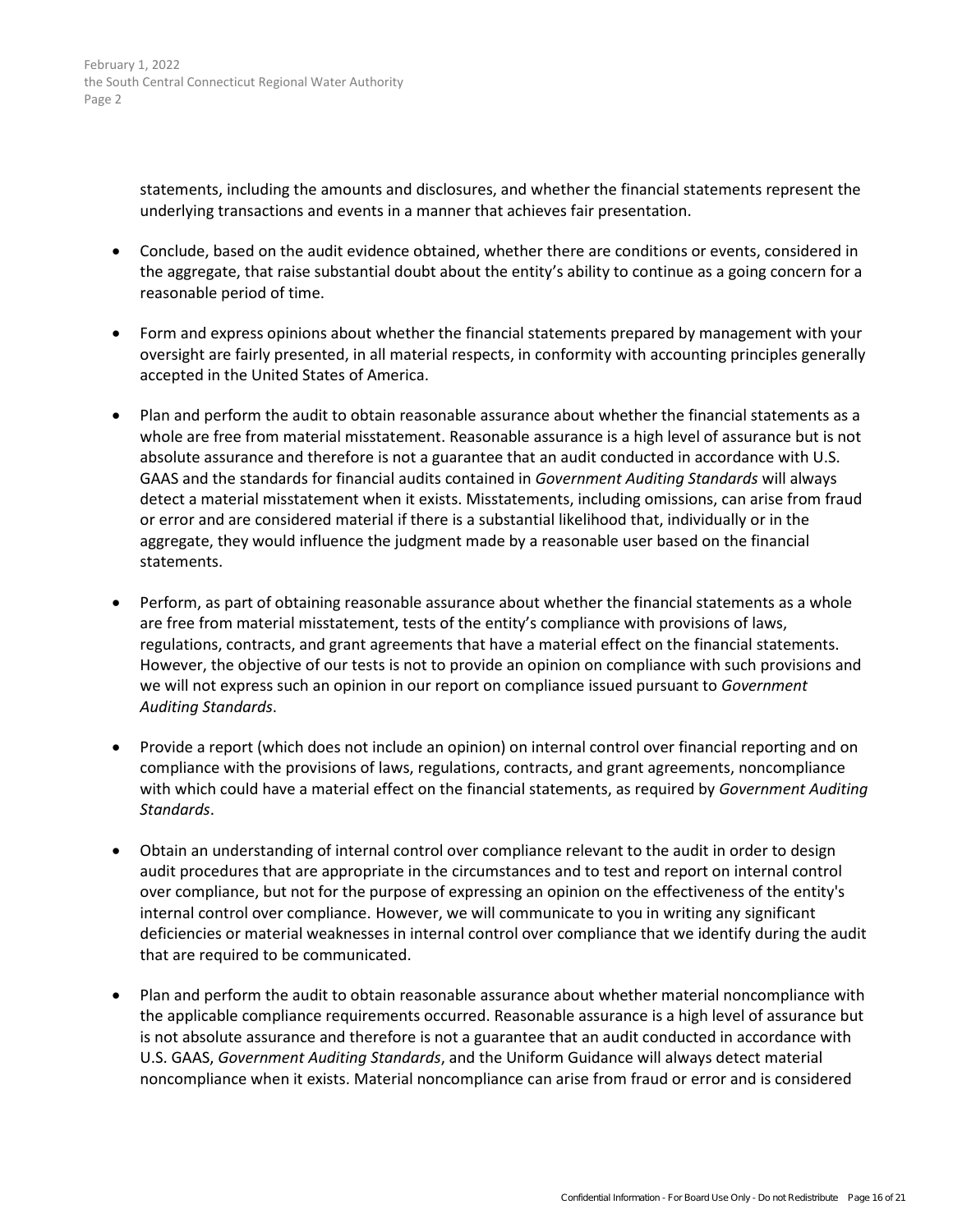material if there is a substantial likelihood that, individually or in the aggregate, it would influence the judgment made by a reasonable user of the report.

- Perform tests of controls over compliance to evaluate the effectiveness of the design and operation of controls that we consider relevant to preventing or detecting material noncompliance with the direct and material compliance requirements applicable to each major federal award program. However, our tests will be less in scope than would be necessary to render an opinion on those controls and, accordingly, no opinion will be expressed in our report on internal control issued pursuant to the Uniform Guidance.
- Consider internal control over compliance with requirements that could have a direct and material effect on a major federal program in order to determine our auditing procedures for the purpose of expressing our opinion on compliance and to test and report on internal control over compliance in accordance with the Uniform Guidance.
- Perform tests of transactions and other applicable procedures described in the "OMB Compliance Supplement" for the types of compliance requirements that could have a direct and material effect on each of the entity's major programs. The purpose of these procedures will be to express an opinion on the entity's compliance with requirements applicable to each of its major programs in our report on compliance issued pursuant to the Uniform Guidance. While our audit will provide a reasonable basis for our opinion, it will not provide a legal determination on the entity's compliance with those requirements.
- Provide a report on internal control over compliance related to major programs and express an opinion (or disclaimer of opinion) on compliance with federal statutes, regulations, and the terms and conditions of federal awards that could have a direct and material effect on each major program in accordance with the Uniform Guidance.
- Communicate significant matters related to the financial statement audit that are, in our professional judgment, relevant to your responsibilities in overseeing the financial reporting process. However, we are not required to design procedures specifically to identify such matters.
- Communicate circumstances that affect the form and content of the auditors' report.

Our audit of the financial statements does not relieve you or management of your responsibilities.

# *Supplementary information in relation to the financial statements as a whole*

Our responsibility for the schedule of expenditures of federal awards (SEFA) accompanying the financial statements, as described by professional standards, is to evaluate the presentation of the SEFA in relation to the financial statements as a whole and to report on whether the SEFA is fairly stated, in all material respects, in relation to the financial statements as a whole. We will make certain inquiries of management and evaluate the form, content, and methods of preparing the SEFA to determine whether the SEFA complies with the requirements of the Uniform Guidance, the method of preparing it has not changed from the prior period, and the SEFA is appropriate and complete in relation to our audit of the financial statements. We will compare and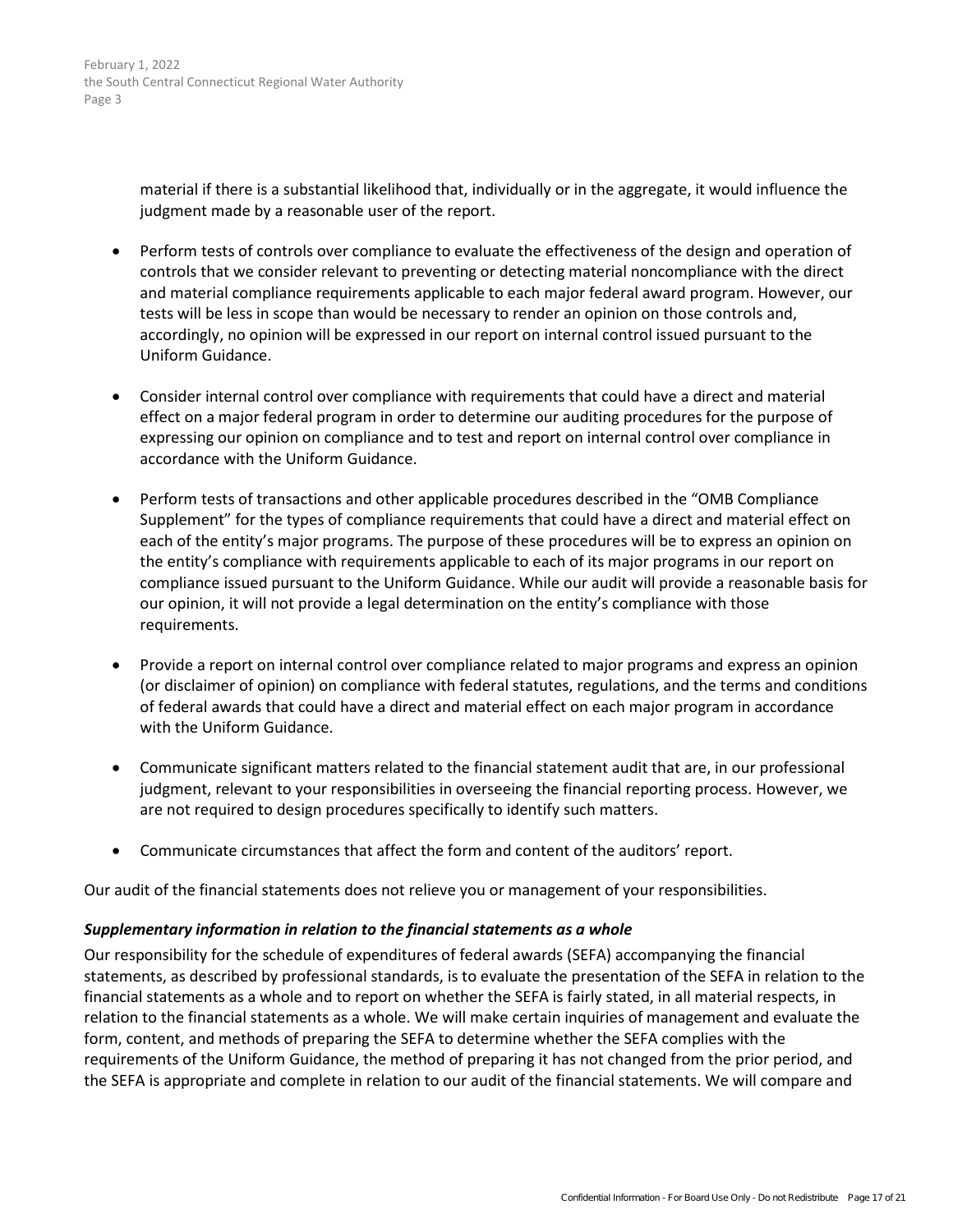reconcile the SEFA to the underlying accounting records used to prepare the financial statements or to the financial statements themselves.

#### *Required supplementary information*

With respect to the required supplementary information (RSI) accompanying the financial statements, we will make certain inquiries of management about the methods of preparing the RSI, including whether the RSI has been measured and presented in accordance with prescribed guidelines, whether the methods of measurement and preparation have been changed from the prior period and the reasons for any such changes, and whether there were any significant assumptions or interpretations underlying the measurement or presentation of the RSI. We will compare the RSI for consistency with management's responses to the foregoing inquiries, the basic financial statements, and other knowledge obtained during the audit of the basic financial statements. Because these limited procedures do not provide sufficient evidence, we will not express an opinion or provide any assurance on the RSI.

## *Use of financial statements*

Our auditors' opinions, the audited financial statements, and the notes to financial statements should only be used in their entirety. Inclusion of the audited financial statements in a document you prepare, such as an annual report, should be done only with our prior approval and review of the document. You are responsible to provide us the opportunity to review such documents before issuance.

#### *Other information included in annual reports*

It is our understanding that our auditors' report will be included in your annual report and that your annual report will be issued subsequent to the audit. Management is responsible for the preparation of other information included in your annual report and for providing such information to us in a timely manner, and if possible, prior to the date of our auditors' report. Our responsibility for other information included in your annual report does not extend beyond the financial information identified in our opinions on the financial statements. We have no responsibility for determining whether such other information is properly stated and do not have an obligation to perform any procedures to corroborate other information contained in your annual report. We are required by professional standards to read the other information and consider whether a material inconsistency exists between the other information and the financial statements because the credibility of the financial statements and our auditors' report thereon may be undermined by material inconsistencies between the audited financial statements and other information. If management refuses to correct a material misstatement of the other information, professional standards require us to communicate the matter to you. If, based on the work performed, we conclude that an uncorrected material misstatement of the other information exits, we are required to describe it in our report.

#### **Planned scope and timing of the audit**

An audit includes examining, on a test basis, evidence supporting the amounts and disclosures in the financial statements; therefore, our audit will involve judgment about the number of transactions to be examined and the areas to be tested.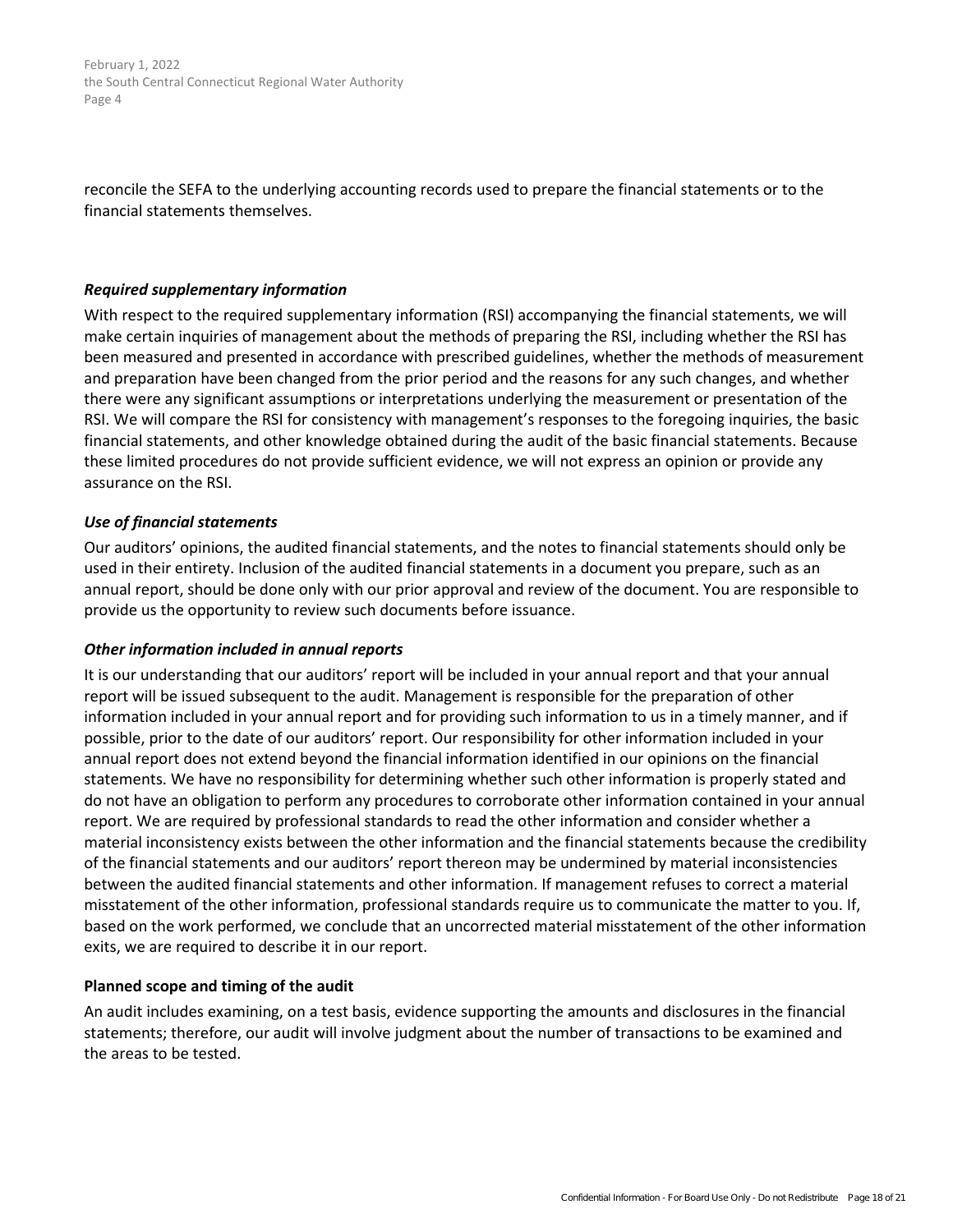<span id="page-18-0"></span>Our audit of the financial statements will include obtaining an understanding of the entity and its environment, including internal control, sufficient to assess the risks of material misstatement of the financial statements and to design the nature, timing, and extent of further audit procedures. Material misstatements may result from (1) errors, (2) fraudulent financial reporting, (3) misappropriation of assets, or (4) violations of laws or governmental regulations that are attributable to the entity or to acts by management or employees acting on behalf of the entity. We will generally communicate our significant findings at the conclusion of the audit. However, some matters may be communicated sooner, particularly if significant difficulties are encountered during the audit where assistance is needed to overcome the difficulties or if the difficulties may lead to a modified opinion. We will also communicate any internal control related matters that are required to be communicated under professional standards.

As a result of unexpected events, changes in conditions, or the audit evidence obtained from the results of audit procedures performed, we may need to modify the overall audit strategy and audit plan and, thereby, the resulting planned nature, timing, and extent of further audit procedures, based on the revised consideration of assessed risks.

We expect to begin our audit on approximately April 11, 2022 and issue our report on approximately September 1, 2022.

\* \* \*

This communication is intended solely for the information and use of the Regional Water Authority and management of the South Central Connecticut Regional Water Authority is not intended to be, and should not be, used by anyone other than these specified parties.

Sincerely,

**CliftonLarsonAllen LLP**

Conald W. Newer

Ronald Nossek, CPA Principal 401-330-2743 Ronald.Nossek@CLAconnect.com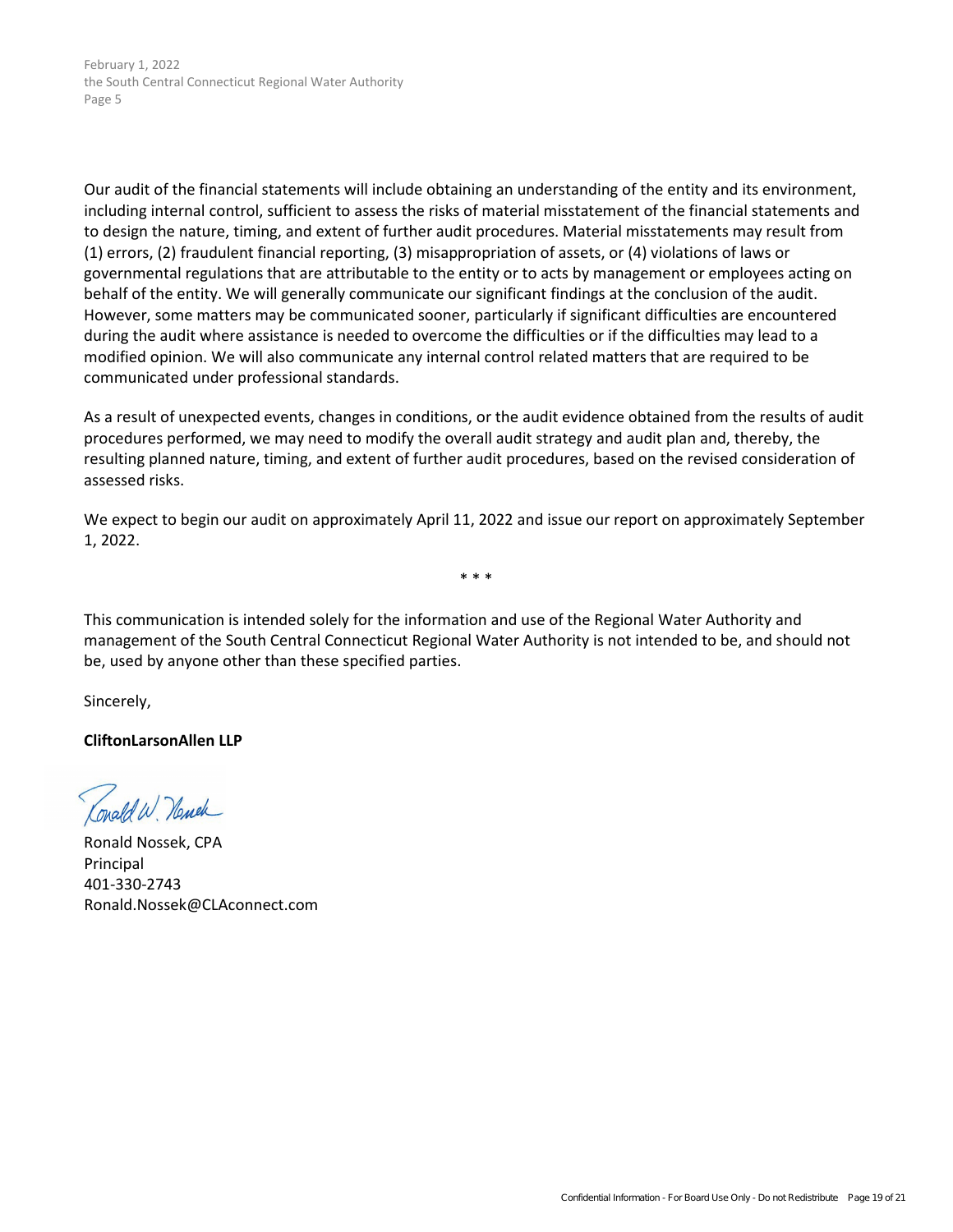## **South Central Connecticut Regional Water Authority Audit-Risk Committee**

#### **Minutes of the December 16, 2021 Meeting**

<span id="page-19-0"></span>The regular meeting of the South Central Connecticut Regional Water Authority Audit-Risk Committee took place on Thursday, December 16, 2021, via remote access. Chairwoman LaMarr presided.

Present: **Committee** – Mss. LaMarr and Sack and Messrs. DiSalvo, Borowy, and Curseaden **Management** – Mss. Kowalski, Reckdenwald, Schenkle and Messrs. Bingaman, Courchaine, Lakshminarayanan, Norris, Schnaitmann, and Singh **RPB** – Ms. Young **Staff** – Mrs. Slubowski

Chair LaMarr called the meeting to order at 12:55 p.m.

On motion made by Mr. Borowy, seconded by Mr. Curseaden, the Committee approved the minutes of its meeting held on September 23, 2021, as presented.

| Aye     |
|---------|
| Aye     |
| Aye     |
| Abstain |
| Absent  |
|         |

At 12:56 p.m., on motion made by Mr. Curseaden, seconded by Mr. Borowy, and unanimously carried, the Authority voted to go into executive session to discuss a matter of security, cybersecurity resiliency. Present in executive session were the Authority members present, Messrs. Bingaman, Courchaine, Lakshminarayanan, Norris, Schnaittman, and Singh, Mss. Kowalski, Reckdenwald, and Slubowski.

| <b>Borowy</b> | Aye    |
|---------------|--------|
| Curseaden     | Aye    |
| DiSalvo       | Aye    |
| LaMarr        | Aye    |
| Sack          | Absent |

At 1:02 p.m., Ms. Sack entered the meeting.

At 1:27 p.m., the committee came out of executive session and Mr. Schnaittman withdrew from the meeting, and Mss. Schenkle and Young entered the meeting.

Ms. Schenkle, the RWA's Manager of Environmental, Health, Safety & Risk, and Ms. Kowalski, the RWA's Vice President of Financial Reporting & Analysis, provided a Risk Management Update, which included:

- Risk Mitigation Team's FY 2022 goals
- Methodology for risk ranking
- Committee of Sponsoring Organizations of the Treadway Commission framework
- Insurance updates

At 1:48 p.m., on motion made by Ms. Sack, seconded by Mr. Borowy, and unanimously carried, the committee meeting adjourned.